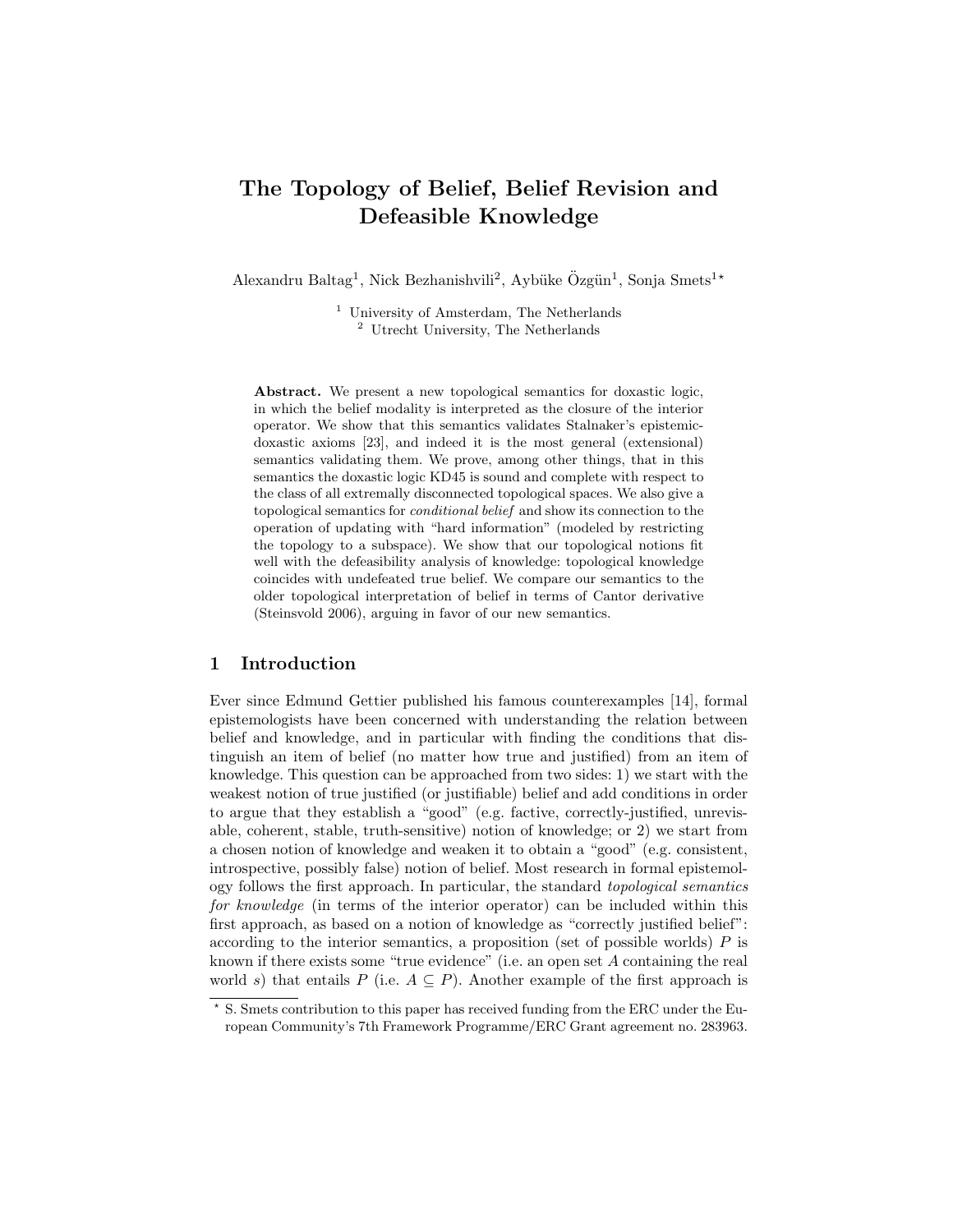the so-called defeasibility analysis of knowledge proposed by Lehrer and Paxson [18], Klein [16] and other authors: knowledge is defined as *undefeated (justified)* true belief ; i.e. true belief that cannot be defeated by any new (true) evidence.

While most research in formal epistemology follows the first approach, the second approach has to date received much less attention from formal logicians. This is rather surprising, since such a "knowledge-first" approach has been persuasively defended by one of most influential contemporary epistemologists (Williamson [27]). The only formal account following this second approach that we are aware of (prior to our own work) is the one given by Stalnaker [23], using a relational semantics for knowledge, based on Kripke models in which the accessibility relation is a directed preorder. In this setting, Stalnaker argues that the "true" logic of knowledge is the modal logic S4.2 and that belief can be defined as the epistemic possibility of knowledge. In other words, believing p is equivalent to "not knowing that you don't know" p:

$$
Bp = \neg K \neg Kp.
$$

Stalnaker justifies this identity from first principles based on a particular notion of belief, namely belief as "subjective certainty". Stalnaker refers to this concept as "strong belief", but we prefer to call it *full belief*<sup>3</sup>. What is important about this type of belief is that it is subjectively indistinguishable from knowledge: an agent "fully believes"  $p$  iff in fact she "believes that she knows"  $p$ .

The resulting conception of knowledge is clearly different from Williamson's (who rejects the KK principle), but it is closely related to the above-mentioned defeasibility analysis [17]. Indeed, Stalnaker proceeds to formalize AGM belief revision, based on a special case of the above semantics, in which the accessibility relation is assumed to be a weakly connected preorder, and (conditional) beliefs are defined by minimization. This validates the AGM principles for belief revision. Stalnaker shows that in this special case his notion of knowledge coincides with (a simplified and idealized version of) Lehrer's concept of undefeated  $(justified)$  true belief: i.e. true belief that cannot be defeated by (revising with) any new (true) evidence. However, this special case supports a stronger logic of knowledge (the system S4.3). Since Stalnaker defends the weaker S4.2 as the "true" logic of knowledge, he is lead to argue against the defeasibility theory.

In this paper, we aim to generalize Stalnaker's formalization, making it independent from the concept of plausibility order and from relational semantics. In fact, we are looking for the most general (extensional)<sup>4</sup> semantics for full belief (in the above-mentioned sense), validating Stalnaker's principles for epistemicdoxastic logic. We prove that the most general such semantics is a topological

<sup>&</sup>lt;sup>3</sup> We adopt this terminology both because we want to avoid the clash with the very different notion of strong belief (due to Battigalli and Siniscalchi [2]) that is standard in epistemic game theory, and because we think that the intuitions behind Stalnaker's notion are very similar to the ones behind Van Fraassen's probabilistic concept of full belief [13].

<sup>&</sup>lt;sup>4</sup> An extensional semantics is one that assigns the same meaning to sentences having the same extension. Essentially, an extensional semantics takes the meaning of a sentence to be given by a "UCLA proposition": a set of possible worlds.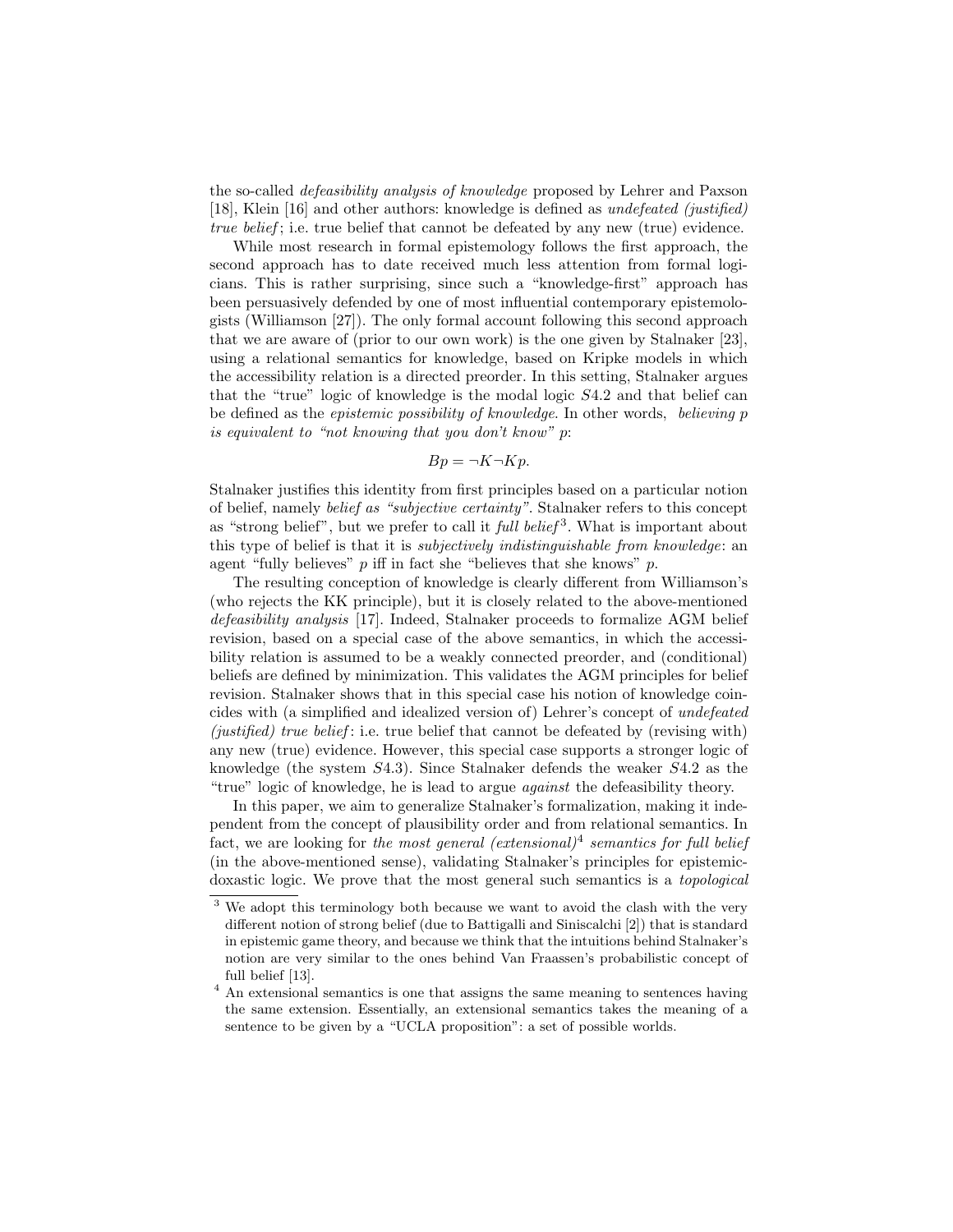one, that extends the standard topological interpretation of knowledge (as interior operator) with a new topological semantics for belief, given by the closure of the interior operator (with respect to an extremally disconnected topology). We compare our new semantics with the older topological interpretation of belief in terms of Cantor derivative, giving several arguments in favor of our semantics.

We prove that the logic of knowledge and belief with respect to our semantics is completely axiomatized by Stalnaker's epistemic-doxastic principles. Furthermore, we show that the complete logic of knowledge in this setting is indeed the system  $S4.2$ , while the complete logic of belief is the standard system  $KD45$ . We also formalize a notion of *conditional belief*  $B^P Q$ , using the relativization of the original topology to (the subspace corresponding to) the set P. Relativization itself is used to formalize the action of learning new (true) information. This allows us to model belief revision of a more general type than the one axiomatized by the AGM theory: the topological model validates only (appropriate versions of) the AGM axioms 1-6, but not necessarily the more controversial axioms 7 and 8. We show that, in this more general setting, Stalnaker's objections to the defeasibility theory of knowledge do not apply: over arbitrary topological spaces, Stalnaker's notion of knowledge (having S4.2 as its complete logic, and interpreted as topological interior) coincides with undefeated (justified) true belief.

# 2 Background: Topological Interpretation of Knowledge

#### 2.1 The Interior Semantics for Modal Logic

We start by recalling the standard topological semantics of modal (epistemic) logic, originating in the work of Tarski and McKinsey [19]. We consider the standard unimodal language  $\mathcal{L}_K$  with a countable set of propositional letters **Prop**, and a modal operator  $K$ . Formulas are defined as usual by

$$
\varphi ::= \bot | p | \neg \varphi | \varphi \wedge \varphi | \varphi \vee \varphi | K \varphi,
$$

where  $p \in$  Prop. Abbreviations for the connectives  $\rightarrow$  and  $\leftrightarrow$  are standard. The possibility operator  $\langle K \rangle \varphi$  is defined as  $\langle K \rangle \varphi := \neg K \neg \varphi$ .

For the basic definitions of general topology we refer to [11] or any other textbook in General Topology. A topological model  $\mathcal{M} = (X, \tau, \nu)$  is a tuple where  $(X, \tau)$  is a topological space and  $\nu$  is a valuation, i.e., a map  $\nu$ : Prop  $\rightarrow$  $\mathcal{P}(X)$ . We let Cl and Int denote the closure and interior operators, respectively.

**Definition 1.** Let  $\mathcal{M} = (X, \tau, \nu)$  be a topological model. The semantics for modal formulas is defined by the following inductive definition, where p is a propositional variable:

$$
\begin{array}{lll} [\![\bot]\!]^\mathcal{M} = \emptyset, & [\![p]\!]^\mathcal{M} = \nu(p) \\ \hline [\![\varphi \wedge \psi]\!]^\mathcal{M} = [\![\varphi]\!]^\mathcal{M} & [\![\varphi]\!]^\mathcal{M} & [\![\varphi \vee \psi]\!]^\mathcal{M} = [\![\varphi]\!]^\mathcal{M} \cup [\![\psi]\!]^\mathcal{M} \\ \hline [\![\neg \varphi]\!]^\mathcal{M} = X \setminus [\![\varphi]\!]^\mathcal{M} & [\![K\varphi]\!]^\mathcal{M} = \mathrm{Int}[\![\varphi]\!]^\mathcal{M} \end{array}
$$

As  $\langle K \rangle \varphi$  is equivalent to  $\neg K \neg \varphi$ , it is easy to see that  $\langle K \rangle \varphi \gamma^M = \mathrm{Cl} \mathbb{I} \varphi \gamma^M$ .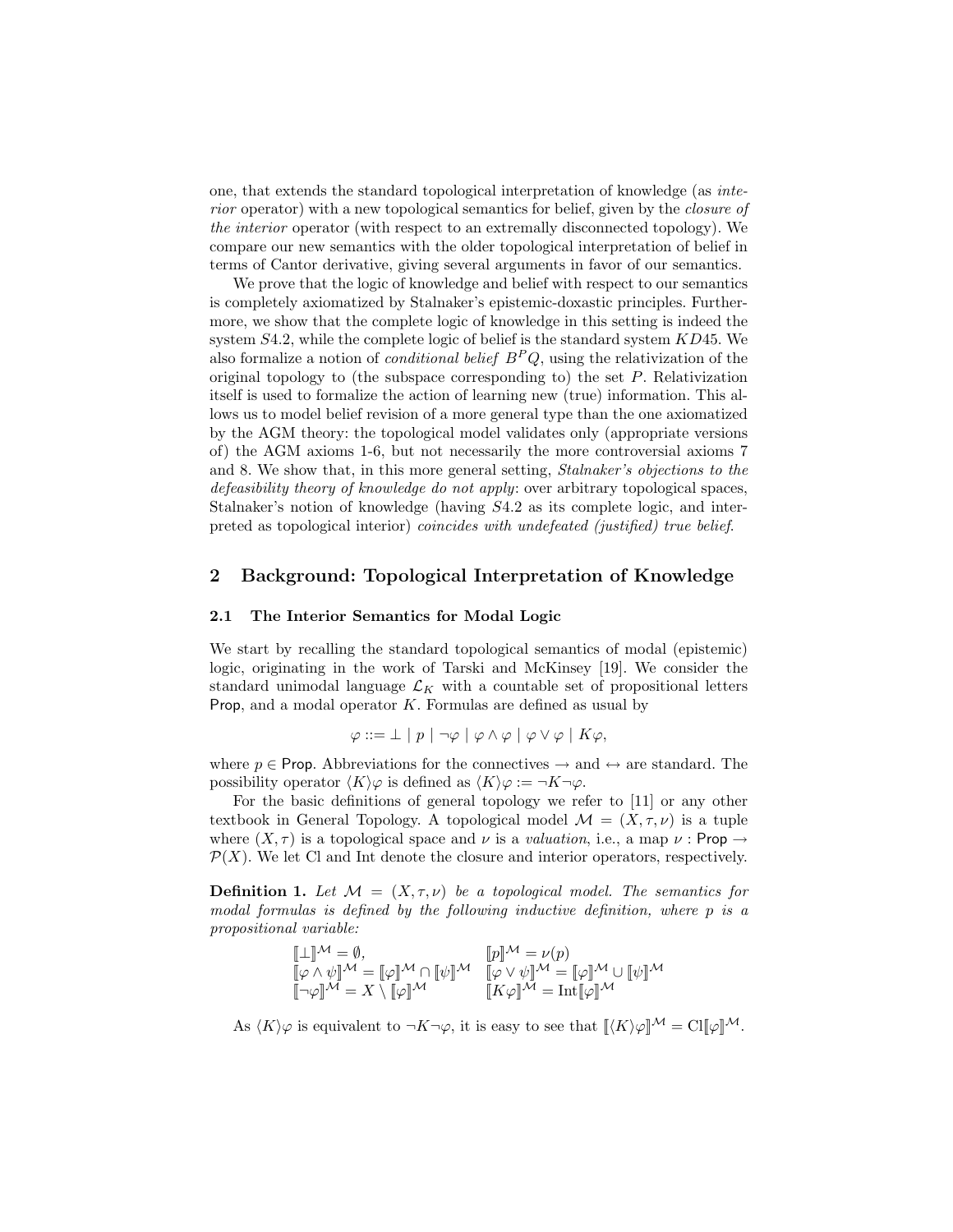We say that  $\varphi$  is true in  $\mathcal{M} = (X, \tau, \nu)$  if  $[\![\varphi]\!]^{\mathcal{M}} = X$ . We will skip the index M if it is clear from the context. We say that  $\varphi$  is valid in  $(X, \tau)$  if it is true in every model based on  $(X, \tau)$ . Soundness and completeness of modal logics wrt topological semantics is defined in the same way as for the Kripke semantics.

**Proposition 1.** (see e.g.  $[3]$ ,  $[20]$  and  $[8]$ ) The modal logic S4 is sound and complete wrt all topological spaces.

### 2.2 Epistemic Interpretation: open sets as pieces of evidence

The original reason for interpreting interior as knowledge was that the Frechet axioms for interior match exactly the S4 axioms for knowledge, and in particular the principles

 $(T)$   $Kp \rightarrow p$ 

of Truthfulness of Knowledge ("factivity") and

 $(KK)$   $Kp \rightarrow KKp$ 

of Positive Introspection of Knowledge (known as axiom 4 in modal logic).

Philosophically, one of the best arguments in favor of the topological semantics is negative: namely, the fact that it does not validate the principle

$$
\neg Kp \to K\neg Kp
$$

This principle, known as (5) or Negative Introspection, is rejected by essentially all philosophers. One of its undesirable consequences is that it makes it impossible for a rational agent to have wrong beliefs about her knowledge: she always knows whatever she believes that she knows. This is known in the literature as Voorbrak's paradox [26]: it contradicts the day-to-day experience of encountering agents who believe they know things that they do not actually know<sup>5</sup>.

But, even beyond the issue of negative introspection, the topological semantics can arguably give us a deeper insight into the nature of knowledge and its evidential basis than the usual Kripke semantics. From an extensional point of view, the properties  $U$  that are directly observable by an agent naturally form an open basis for a topology: closure under finite intersections captures an agent's ability to combine finitely many pieces of evidence into a single piece $6$ . A proposition P is true at world w if  $w \in P$ . If an open U is included in a set P, then we can say that proposition  $P$  is entailed (supported, justified) by evidence  $U$ . Open neighbourhoods U of the actual world w play the role of sound (correct, truthful) evidence. The actual world w is in the interior of  $P$  iff there exists such a sound piece of evidence U that supports P. So the agent "knows" P if she

<sup>&</sup>lt;sup>5</sup> This common experience can be considered the starting point of all epistemological reflection, and historically played such a role, see e.g. in Platonic dialogues.

 $6$  But see van Benthem and Pacuit [5] for a more general logical account of evidencemanagement which relaxes this assumption: by using instead a neighbourhood semantics, this account can deal with agents who have not yet managed to combine all their pieces if evidence.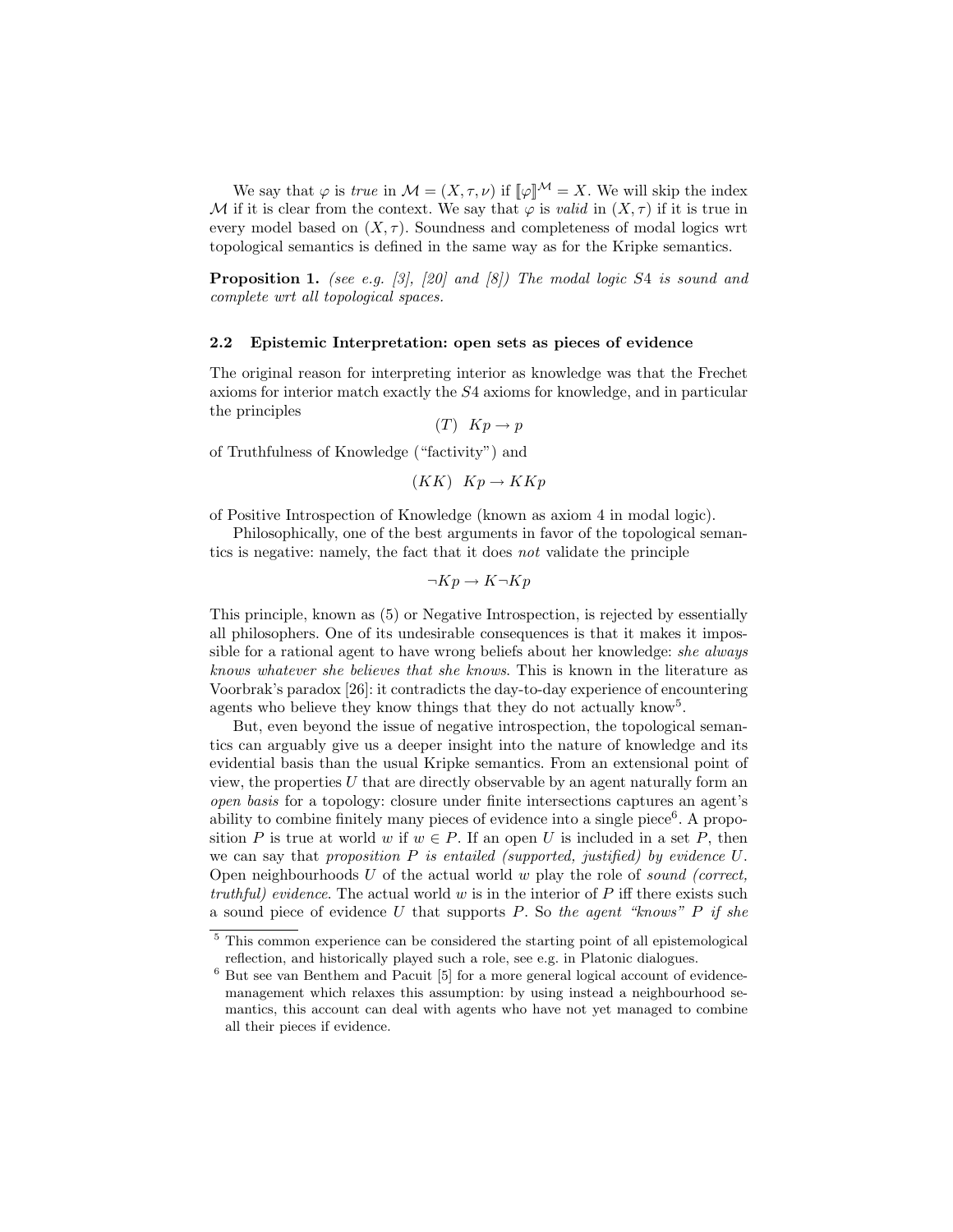has a correct justification for P (based on a sound piece of evidence supporting P). Moreover, open sets will then correspond to properties that are in principle verifiable by the agent: whenever they are true they can be known. Dually, closed sets will correspond to falsifiable properties. See Vickers [25] and Kelly [15] for more on this interpretation and its connections to Epistemology, Logic and Learning Theory.

So the knowledge-as-interior conception can be seen as an implementation of one of the most widespread intuitive responses to Gettier's challenge: knowledge is "correctly justified belief" (rather than being simply true justified belief). To qualify as knowledge, not only the content of one's belief has to be truthful, but its evidential justification has to be sound.

#### 2.3 Extensions and Improvements

The interior-based semantics for knowledge has been extended to multiple agents [4], to common knowledge [1, 6], to logics of learning ("topo-logic", see [20]), to topological versions of dynamic-epistemic logic [28]. See [3] for a comprehensive survey of the field.

But there are two other topologically-based logics that are of particular interest in this paper. The first is an alternative semantics for modal logic, in terms of Cantor's derivative operation, which has been proposed as a semantics for belief. We will give a critical presentation of this alternative in Section 6. The second is a logic that *strengthens*  $S4$ , namely:

$$
S4.2 = S4 + (\langle K \rangle Kp \to K \langle K \rangle p).
$$

By  $L + \varphi$  we denote the smallest normal modal logic containing L and  $\varphi$ .

Recall that a topological space  $\langle X, \tau \rangle$  is called *extremally disconnected* if the closure of every open subset of X is open.

**Proposition 2.** [3, p. 253] S4.2 is sound and complete wrt all extremally disconnected topological spaces.

We also recall that a topological space  $(X, \tau)$  is called an *Alexandroff space* if the intersection of open sets of  $X$  is open. It is well known that Alexandroff spaces correspond to reflexive and transitive Kripke frames, see e.g., [3], [20] or [8]. Moreover, the evaluation of modal formulas in an Alexandroff space coincides with their evaluation in the corresponding Kripke frame.

A Kripke frame  $(X, R)$  is called *directed* if

 $(\forall x, y, z)(xRy \land xRz) \rightarrow (\exists u)(yRu \land zRu)$ 

It is well known, see e.g., [9] or [10] that S4.2 is sound and complete wrt reflexive, transitive and directed Kripke frames.

We give a few examples of extremally disconnected spaces. Alexandroff spaces corresponding to reflexive, transitive and directed Kripke frames are extremally disconnected. Another classical example of an extremally disconnected space is the Stone-Cech compactification  $\beta(\mathbb{N})$  of the set of natural numbers with a discrete topology. Also it is well known that topological spaces that are Stonedual to complete Boolean algebras are extremally disconnected [22].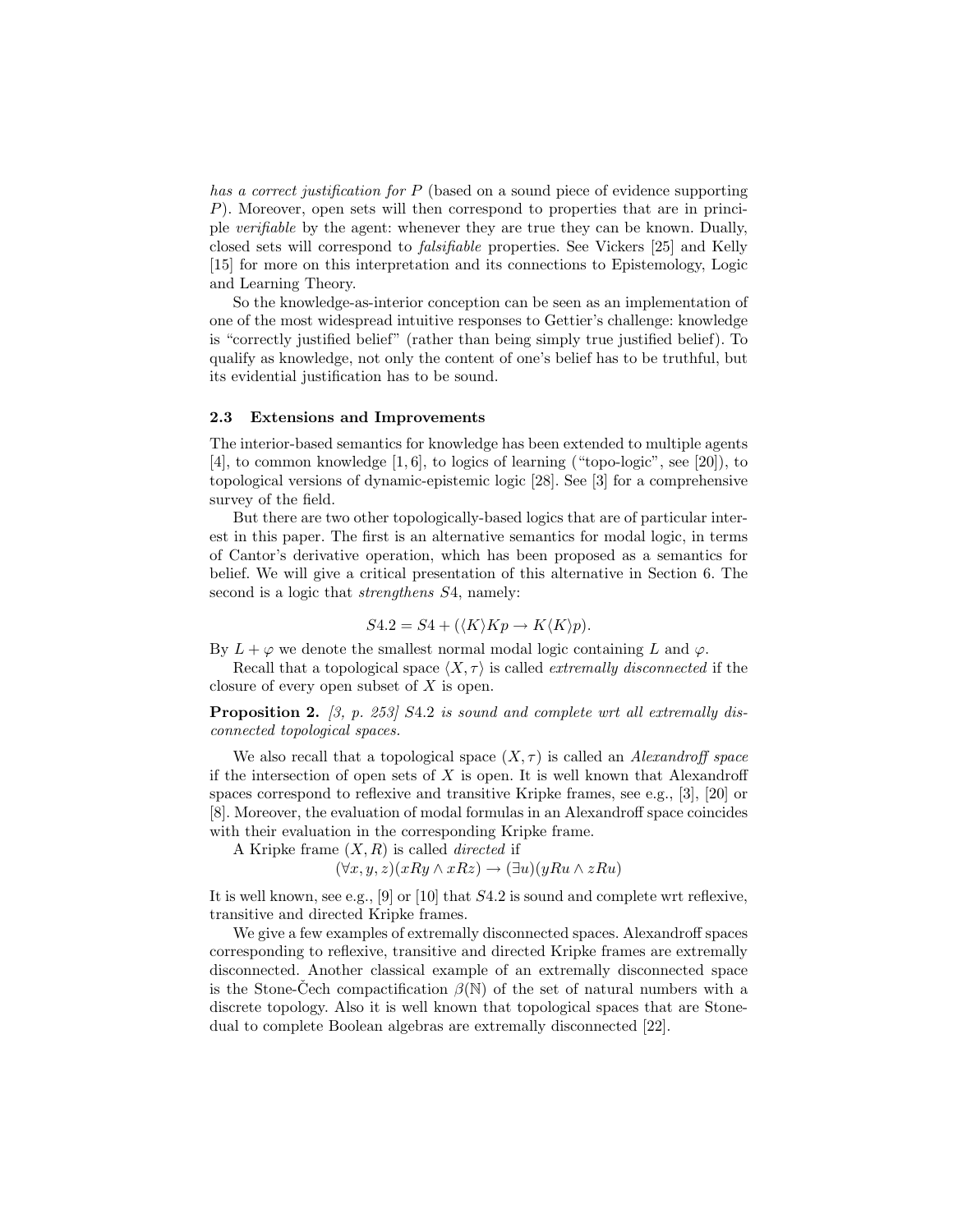# 3 The topology of full belief

### 3.1 Stalnaker's Epistemic-Doxastic Axioms

In his paper [23], Stalnaker proposes a very interesting analysis of the relationship between knowledge and (justified or justifiable) belief. This is based on a conception of belief as "subjective certainty": from the point of the agent in question, her belief is subjectively indistinguishable from her knowledge. In this paper, we will refer to Stalnaker's notion as "full belief".

The bimodal language  $\mathcal{L}_{KB}$  of knowledge and (full) belief is given recursively:

$$
\varphi ::= \bot \mid p \mid \neg \varphi \mid \varphi \land \varphi \mid K\varphi \mid B\varphi,
$$

where  $p \in$  Prop. We will also consider two unimodal fragments of this language  $\mathcal{L}_K$  (having K as its only modality) and  $\mathcal{L}_B$  (having only B).

Stalnaker's epistemic-doxastic axioms for the logic  $KB$  are given in the Table below.

|               | Stalnaker's Epistemic-Doxastic Axioms                |                                        |
|---------------|------------------------------------------------------|----------------------------------------|
| (K)           | $K(\varphi \to \psi) \to (K\varphi \to K\psi)$       | Knowledge is additive.                 |
| (T)           | $K\varphi \rightarrow \varphi$                       | Knowledge implies truth                |
| (KK)          | $K\varphi \to KK\varphi$                             | Positive introspection for $K$         |
| (CB)          | $B\varphi \to \neg B\neg \varphi$                    | Consistency of belief                  |
| (PI)          | $B\varphi \to KB\varphi$                             | (Strong) positive introspection of $B$ |
| (NI)          | $\neg B\varphi \rightarrow K \neg B\varphi$          | (Strong) negative introspection of $B$ |
| (KB)          | $K\varphi \to B\varphi$                              | Knowledge implies Belief               |
| (FB)          | $B\varphi \to BK\varphi$                             | <b>Full Belief</b>                     |
|               | Inference Rules                                      |                                        |
| (MP)          | From $\varphi$ and $\varphi \to \psi$ infer $\psi$ . | Modus Ponens                           |
| $(K$ -Nec $)$ | From $\varphi$ infer $K\varphi$ .                    | Necessitation                          |

We will refer to this axiomatic system as  $KB$ . The axioms seem very natural and uncontroversial: the first three are the S4 axioms for knowledge; (CB) captures the consistency of beliefs, and in the context of the other axioms will be equivalent to the modal axiom (D) for beliefs:  $\neg B \perp$ ; (PI) and (NI) capture strong versions of introspection of beliefs: the agent knows what she believes and what not; (KB) means that agents believe what they know; and finally, (FB) captures the essence of "full belief" as subjective certainty (the agent believes that she knows all the things that she believes). Finally, the rules of Modus Ponens and Necessitation seem uncontroversial (for implicit knowledge, if not for explicit knowledge) and are accepted by a majority of authors (and in particular, they are implicitly used by Stalnaker).

The above axioms imply that *belief* can be defined in terms of knowledge:

Proposition 3. (Stalnaker) The following equivalence is provable in the system KB:

$$
B\varphi \leftrightarrow \neg K\neg K\varphi
$$

Moreover, all the axioms of the standard system KD45 for belief are provable in the system KB, and in particular: Kripke's axiom for belief  $(B(\varphi \to \psi) \to$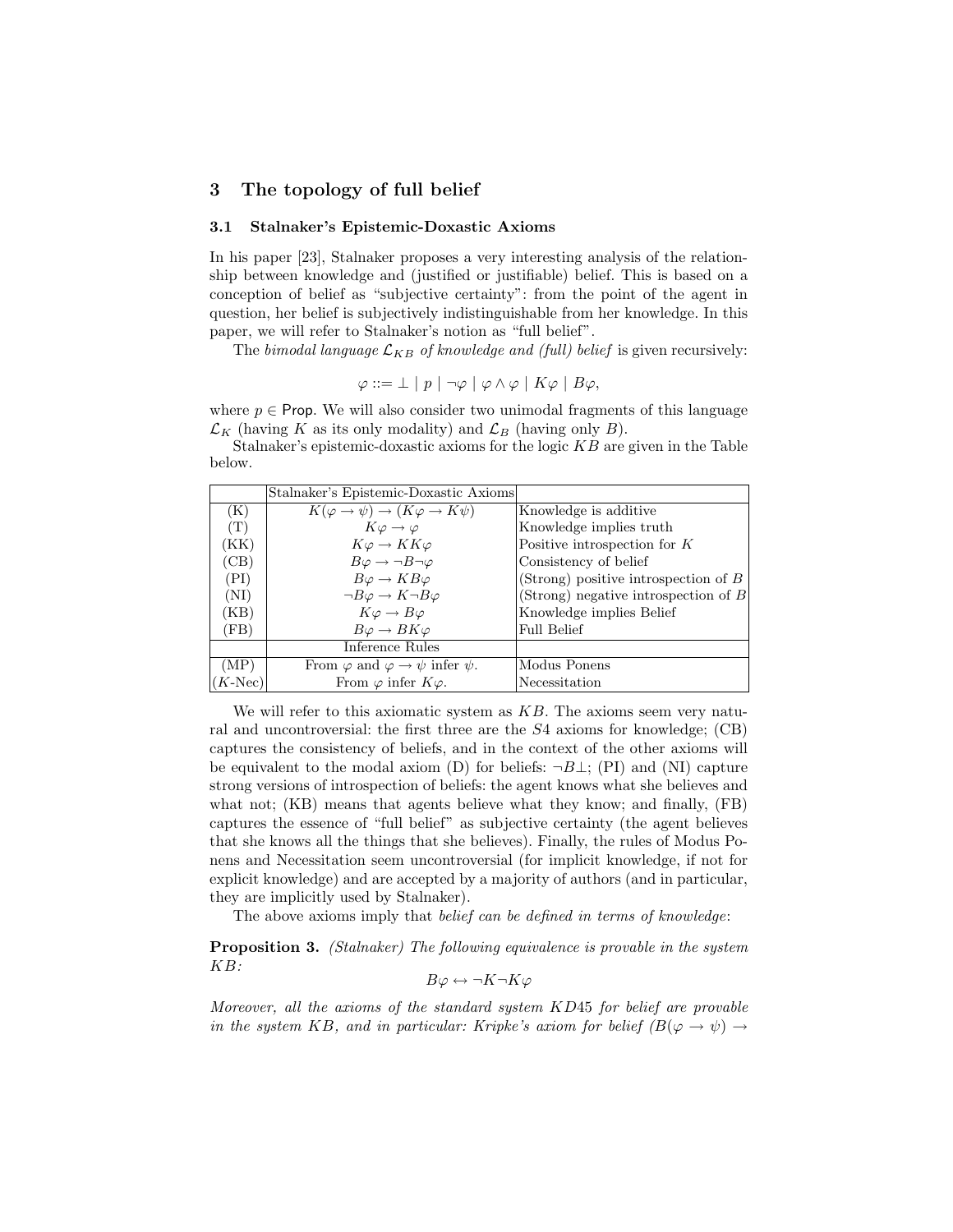$(B\varphi \to B\psi)$ ; the so-called axiom (D)  $(\neg B\bot)$ ; axiom 4 (positive introspection) for belief  $(B\varphi \to BB\varphi)$ ; the axiom 5 (negative introspection) for belief  $\Box B\varphi \to$  $B\neg B\varphi$ ).

Finally, the formula  $(\langle K \rangle Kp \to K \langle K \rangle p)$  is also provable in KB: i.e. all the axioms of the system S4.2 hold for knowledge in the system KB.

#### 3.2 Our topological semantics for full belief

Definition 2. An extensional (and compositional) semantics for the language  $\mathcal{L}_{KB}$  of knowledge and full belief is a triplet  $(X, B, K)$ , where X is a set of possible worlds, and  $B : \mathcal{P}(X) \to \mathcal{P}(X)$  and  $K : \mathcal{P}(X) \to \mathcal{P}(X)$  are unary operations on (sub)sets of worlds.

Any extensional semantics  $(X, B, K)$ , together with a valuation  $\nu : Prop \rightarrow$  $\mathcal{P}(X)$ , gives us an extensional model  $M = (X, B, K, \nu)$ , in which we can interpret the formulas  $\varphi$  of  $\mathcal{L}_{KB}$  in the obvious way: the clauses for propositional connectives are the same as in the topological semantics above, and in rest we put

 $\llbracket K\varphi \rrbracket^{\mathcal{M}} = K\llbracket \varphi \rrbracket^{\mathcal{M}} \qquad \llbracket B\varphi \rrbracket^{\mathcal{M}} = B\llbracket \varphi \rrbracket^{\mathcal{M}}.$ 

As usual, a formula is valid in an extensional semantics  $(X, B, K)$  if it is true at all worlds of all models  $M = (X, B, K, \nu)$  based on it. An inference rule is valid if it preserves validity of formulas.

A special case of extensional semantics for the language  $\mathcal{L}_{KB}$  is our proposed topological semantics:

**Definition 3.** A topological semantics for the language  $\mathcal{L}_{KB}$  is an extensional semantics  $(X, K^{\tau}, B^{\tau})$ , where X is the domain of a topological space endowed with a topology  $\tau$ ,  $K^{\tau} = Int^{\tau}$  is the interior operator with respect to the topology  $\tau$ , and  $B^{\tau} = \text{Cl}^{\tau}(\text{Int}^{\tau})$  is the closure of the interior with respect to  $\tau$ .

Proposition 4. A topological space validates all the axioms and rules of the system KD45 for belief (with the semantics given above) iff it is extremally disconnected.

Proposition 5. A topological space validates all the axioms and rules of Stalnaker's system KB (with the semantics given above) iff it is extremally disconnected.

Now we can give a Topological Representation Theorem for extensional models of KB:

**Theorem 1.** An extensional semantics  $(X, B, K)$  validates all the axioms and rules of Stalnaker's system KB iff it is a topological semantics given by an extremally disconnected topology  $\tau$  on X (such that  $K = K^{\tau} = \text{Int}^{\tau}$  and  $B =$  $B^{\tau} = \text{Cl}^{\tau}(\text{Int}^{\tau}).$ 

This last result shows that Stalnaker's axioms are just an alternative axiomatization of extremally disconnected topological spaces, in which both interior and the closure of interior are taken as primitive operations. The conclusion is that our topological semantics is indeed the most general (extensional compositional) semantics validating Stalnaker's axioms.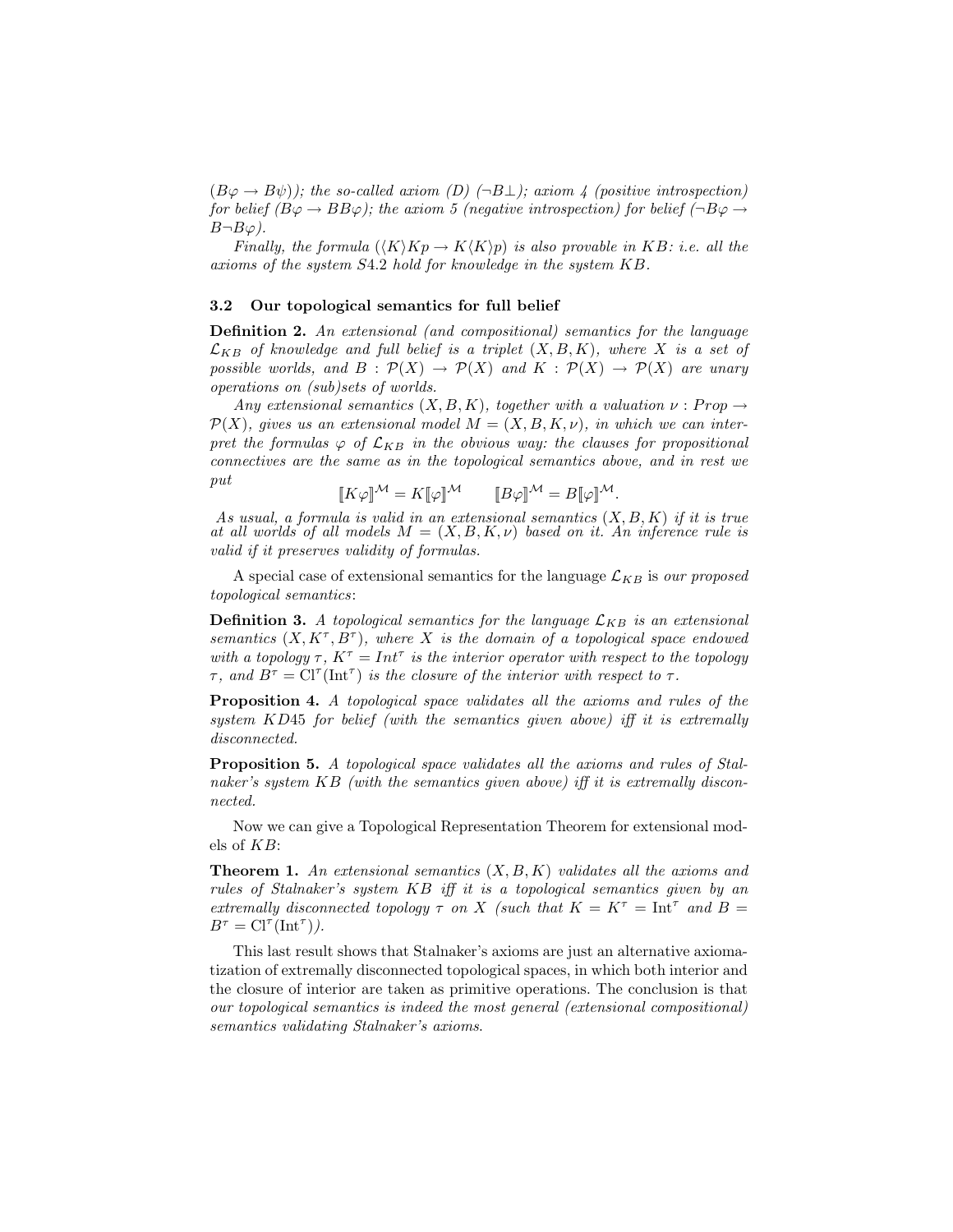## 4 Conditioning, updates and defeasible knowledge

Conditioning (with respect to some qualitative plausibility order or to a probability measure) is the most widespread way to model the learning of "hard" information<sup>7</sup>. The prior plausibility/probability assignment (encoding the agent's original beliefs before the learning) is changed to a new such assignment, obtained from the first one by conditioning with the new information P. In the qualitative case, this means just restricting the original order to P-worlds; while in the probabilistic case, restriction has to be followed by re-normalization (to ensure that the probabilities newly assigned to the remaining worlds add up to 1). In Dynamic Epistemic Logic, one makes also a distinction between simple ("static") conditioning and dynamic conditioning (also known as "update"). The first essentially corresponds to conditional beliefs: the change is made only locally, affecting only one occurrence of the belief operator  $B\varphi$  (which is thus locally replaced by conditional belief  $B^P \varphi$ ) or of the probability measure (which is locally replaced by conditional probability). In contrast, an update is a global change, at the level of the whole model (thus recursively affecting the meaning of all occurrences of the belief/probability operators). In this section, we investigate the natural topological analogues of static and dynamic conditioning.

**Conditional beliefs.** For every subset  $P \subseteq X$  of a topological space  $(X, \tau)$ , we can generalize the belief operator in a natural way by relativizing the closure and interior operators to the set  $P$ : we define the *conditional belief operator*  $B^P: \mathcal{P}(X) \to \mathcal{P}(X)$  as

$$
B^P A = \text{Cl}(P \cap \text{Int}(P \to A)),
$$

where  $P \to A := (X \setminus P) \cup A$  is the set-theoretic version of material implication.

This immediately gives us a topological semantics for the language  $\mathcal{L}_{KCB}$ obtained by adding to  $\mathcal{L}_{KB}$  modalities  $B^{\varphi}\psi$  for *conditional belief*. The additional semantic clause is

$$
\llbracket B^{\varphi} \psi \rrbracket^{\mathcal M} = B^{\llbracket \varphi \rrbracket^{\mathcal M}} \llbracket \psi \rrbracket^{\mathcal M}
$$

One possible justification of the above definition of conditional belief is that it validates an equivalence that generalizes the one for belief in a natural way:

Proposition 6. The following equivalences are valid in our semantics:  $B^{\varphi} \psi \longleftrightarrow \neg K(\varphi \to \neg K(\varphi \to \psi)) \longleftrightarrow \neg K \neg (\varphi \land K(\varphi \to \psi))$ 

This shows that (like simple beliefs) conditional belief can be defined in terms of knowledge. Unlike the case of simple belief, the converse is also true: knowledge can be defined in terms of conditional belief.

Proposition 7. The following equivalences are valid in our semantics:

 $K\varphi \iff \neg B^{\neg \varphi} \top \iff \neg B^{\neg \varphi} \neg \varphi$ 

<sup>7</sup> This term is used to denote information that comes with an inherent warranty of veracity, e.g. because of originating from an infallibly truthful source.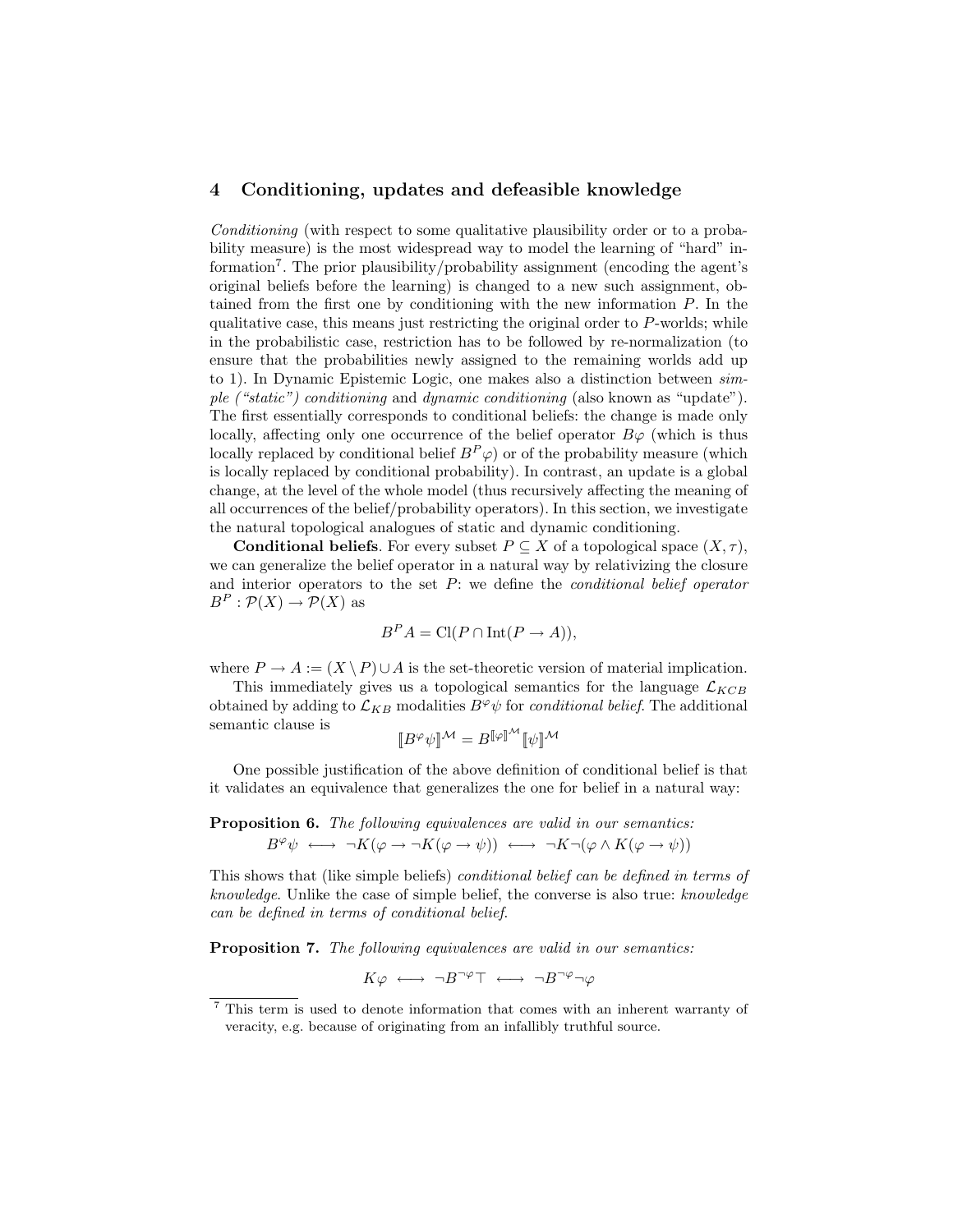The first of these equivalences shows that *conditional belief is not a normal* operator : it does not obey the Necessitation Rule, and in particular the formula  $B^{\theta}$ <sup>T</sup> is not in general a validity. The second equivalence above shows that in our theory the AGM Success Postulate has to be restricted to new inputs that are consistent with the agent's knowledge:  $B^{\theta}\theta$  is not always valid, but  $\neg K \neg \theta \to B^{\theta}\theta$ is valid. This restriction of Success is natural and desirable in the context of an epistemic logic.

Another axiom satisfied by our conditional beliefs is Revision Consistency:

## **Proposition 8.** The formula  $\neg B^{\varphi} \perp$  is valid in our topological semantics.

This is an analogue of the AGM postulate of Non-Vacuity. More generally, one can show that appropriate versions of the AGM Postulates 1-6 (with the abovementioned epistemic restriction of Success) can be stated in terms of conditional beliefs, and turn out to be valid in our semantics. However, AGM postulates 7 and 8 are not valid.

Updates. Another way to justify the above definition is by relating to the change of beliefs induced by learning (updating with) P. The natural topological analogue of dynamic conditioning (update) is the operation of taking the restriction (or "relativization") of a topology  $\tau$  on X to a subset  $P \subseteq X$ . What we obtain in this way is a subspace of the original topological space. Given a topological space  $(X, \tau)$  and a set  $P \subseteq X$ , a space  $(P, \tau_P)$  is called a *subspace* of  $(X, \tau)$  if  $\tau_P = \{U \cap P : U \in \tau\}$ . It is well-known that the closure and interior operators in the relativized semantics  $(P, \tau_P)$ , denoted by  $\text{Cl}_{\tau_P}$  and  $\text{Int}_{\tau_P}$ , respectively satisfy the equations for each  $A \subseteq P$ :

$$
\mathrm{Cl}_{\tau_P}(A) = \mathrm{Cl}(A) \cap P,
$$
  
\n
$$
\mathrm{Int}_{\tau_P}(A) = \mathrm{Int}((X \setminus P) \cup A) \cap P.
$$

As a consequence, the belief operator in the relativized semantics  $B^{\tau_P}$  relates to our conditional belief in the following way:

$$
B^{\tau_P}A = P \cap B^P(A \cap P)
$$

This motivates the topological belief semantics for conditional belief: to use J. van Benthem's expression, conditional beliefs "pre-encode" possible future belief changes. We can think of conditional beliefs as embodying the agent's belief revision policy: her strategy for belief change. The point is made even clearer if we introduce dynamic modalities for updates.

**Update Modalities.** We now add to the language new modalities  $\langle \cdot | \varphi \rangle \psi$ , to be thought of as (existential) dynamic modalities associated to updates:  $\langle |\varphi \rangle \psi$ means that:  $\varphi$  is true and after the agent learns this new true information,  $\psi$ becomes true. The corresponding universal modality can be defined by duality:  $[!\varphi]\psi = \neg \langle !\varphi \rangle \neg \psi$ . Its meaning is that: if  $\varphi$  is true then after the agent learns it,  $\psi$  becomes true.

**Semantics** Let  $\mathcal{M} = (X, \tau, \nu)$  be a topological model for  $P \subseteq X$  we let  $\mathcal{M}_P = (P, \tau_P, \nu_P)$  denote a new model, where  $(P, \tau_P)$  is a subspace of  $(X, \tau)$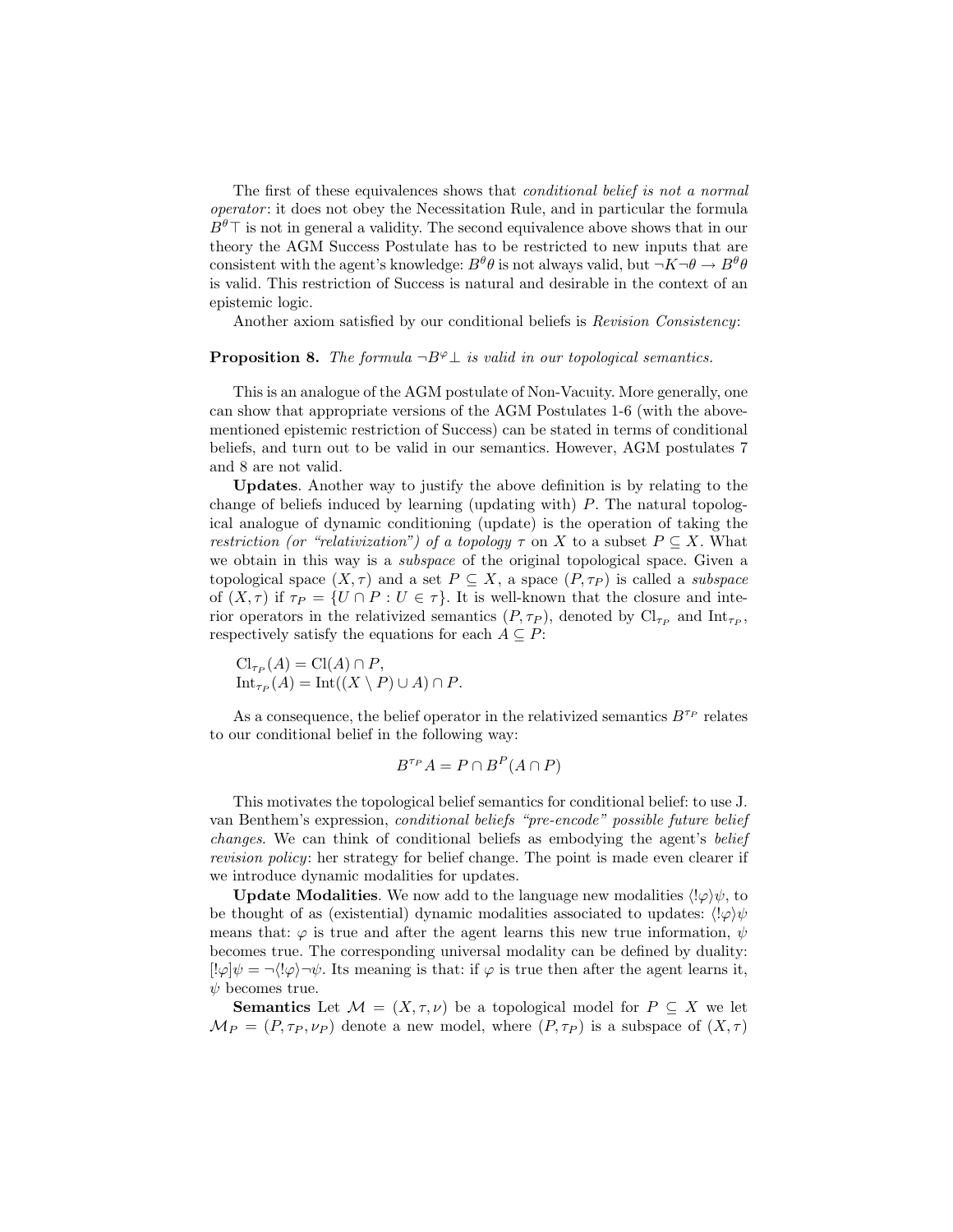and  $\nu_P(p) = \nu(p) \cap P$ , for each  $p \in \text{Prop.}$  Given a formula  $\varphi$  we will denote by  $\mathcal{M}_{\varphi}$  the relativized model

$$
\mathcal{M}_{\varphi} = (\llbracket \varphi \rrbracket, \tau_{\llbracket \varphi \rrbracket}, \nu_{\llbracket \varphi \rrbracket}),
$$

where  $\llbracket \varphi \rrbracket = \llbracket \varphi \rrbracket^{\mathcal{M}}$  is the interpretation of  $\varphi$  in M. The semantics of  $\langle \cdot | \varphi \rangle \psi$  boils down now to evaluating  $\psi$  in the relativized model:

$$
[\![\langle \cdot | \varphi \rangle \psi] \!]^{\mathcal{M}} = [\![\psi]\!]^{\mathcal{M}_{\varphi}}.
$$

The fact that conditional beliefs pre-encode belief updates is now captured by the following observation:

**Proposition 9.** Let  $M = (X, \tau, \nu)$  be a topological model,  $\varphi$  be a formula and p be an atomic sentence. Then we have

$$
[\![Bp]\!]^{\mathcal{M}_{\varphi}} = [\![\varphi \wedge B^{\varphi}p]\!]^{\mathcal{M}}
$$

As a consequence, the following formula is valid:

$$
\langle \,!\langle \varphi \rangle Bp \, \, \longleftrightarrow \, \, (\varphi \wedge B^{\varphi}p).
$$

More generally, the following Reduction Law for belief is valid, for arbitrary formulas  $\varphi, \psi$ :

$$
\langle \,!\langle \varphi \rangle B\psi \, \, \longleftrightarrow \, \, (\varphi \wedge B^{\varphi} \langle \,!\langle \varphi \rangle \psi).
$$

Connection to the defeasibility theory of knowledge. As promised in the Introduction, we show now that in the generalized Belief Revision Theory given by our topological semantics for conditional beliefs, topological knowledge coincides with the one given by the defeasibility analysis.

**Theorem 2.** Let  $\mathcal{M} = (X, \tau, \nu)$  be a topological model. The following are equivalent, for all worlds  $x \in X$  and atomic sentences<sup>8</sup> p:

1.  $x \in [Kp]^{\mathcal{M}};$ 2.  $x \in [\theta \to B^{\theta} p]^{\mathcal{M}}$  for every formula  $\theta$ ; 3.  $x \in [[\theta]Bp]^{\mathcal{M}}$  for every formula  $\theta$ ; 4.  $x \in [Bp]^{M_{\theta}}$  for every formula  $\theta$ .

# 5 Completeness Results

Let us first look at the bimodal logic  $KB$  of knowledge and (full) belief.

Theorem 3. The (sound and) complete logic of knowledge and belief on extremally disconnected spaces is given by Stalnaker's system KB.

<sup>8</sup> The restriction to atomic sentences in the other clauses is necessary because of the so-called Moore sentence: these are epistemic formulas which change their truth value after being learnt.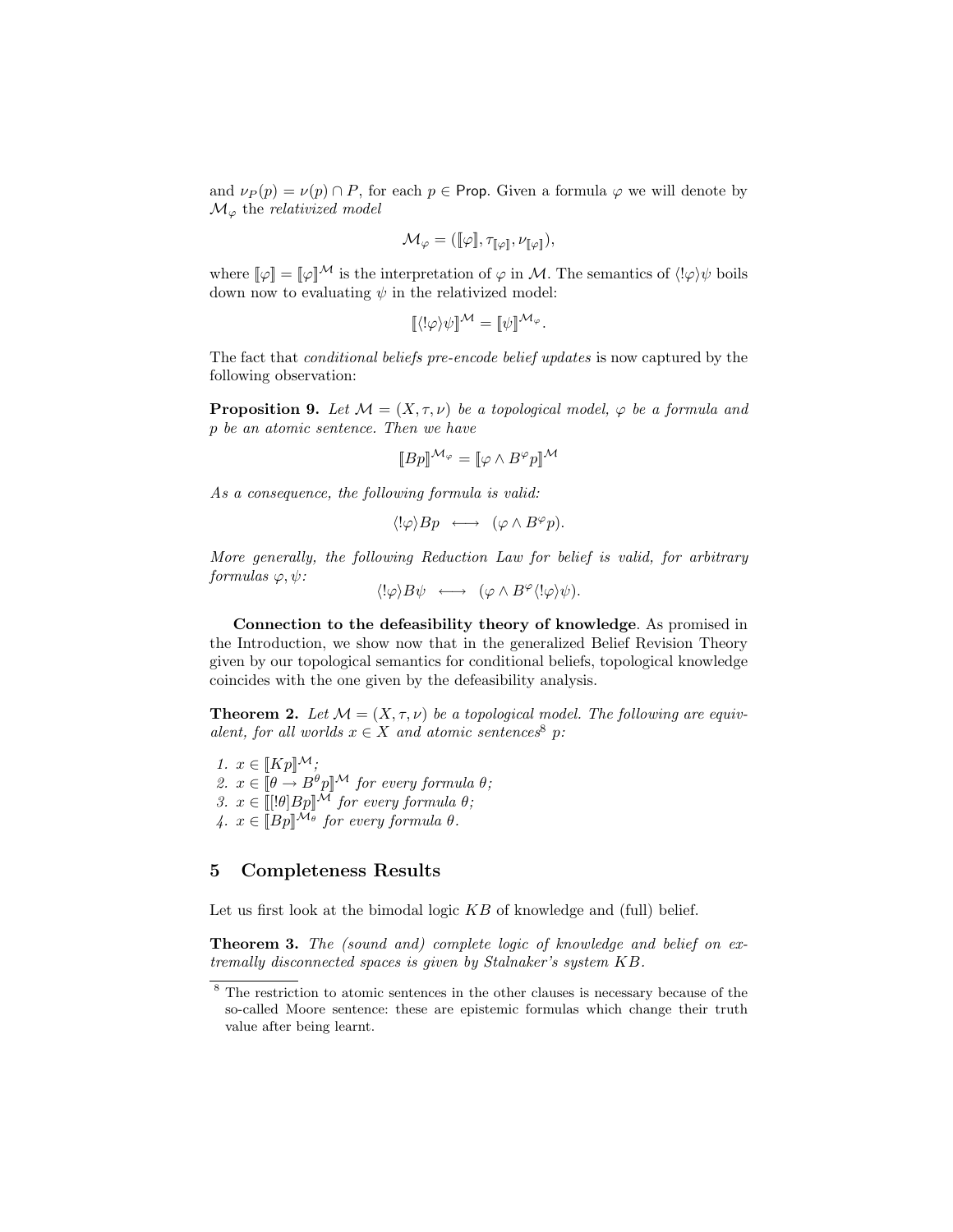Next, we look at the unimodal fragment having  $K$  as the only modality. In fact, this language has exactly the same expressivity as  $KB$  (since the belief operator can be eliminated via the identity  $B\varphi = \neg K \neg K\varphi$ . Moreover, we already know (by Proposition 2 in section 2.3) that the sound and complete logic of knowledge on extremally disconnected spaces is S4.2.

Further, we look at the unimodal fragment having  $B$  as the only modality: this logic is less expressive than the bimodal language  $KB$ , since knowledge is not reducible to belief. The completeness result for this logic, though unsurprising, is technically the hardest result in this paper (see proof in the Appendix):

Theorem 4. The complete logic of belief on extremally disconnected spaces is KD45.

We now look at the logic KCB of knowledge and conditional beliefs: this logic is as expressive as the logic  $KB$  (and its fragment having K as the only modality), since conditional beliefs can be defined from knowledge via the valid equivalence:

$$
B^{\varphi} \psi \leftrightarrow \neg K \neg (\varphi \land K(\varphi \to \psi))
$$

Note that (since knowledge and simple belief can also be defined in terms of conditional beliefs) the logic  $KCB$  is also co-expressive with its fragment having only conditional belief modalities. As for completeness, this can be obtained trivially:

**Theorem 5.** The complete logic for the language KCB can be obtained by putting together the system S4.2 for the knowledge modality K together with the above mentioned equivalence (that reduces conditional beliefs to knowledge) and the equivalence  $B\varphi \leftrightarrow B^{\top} \varphi$  (reducing belief to conditional belief).

Finally, let us look at the corresponding dynamic logic.

**Theorem 6.** The logic obtained by adding update modalities to the language KCB can be completely axiomatized by adding the following reduction axioms (from the above list) to any complete axiomatization of the logic KCB:

> $\langle |\varphi\rangle p \leftrightarrow (\varphi \wedge p)$   $\langle |\varphi\rangle \neg \psi \leftrightarrow (\varphi \wedge \langle |\varphi \rangle \psi)$  $\langle |\varphi\rangle(\psi \wedge \theta) \leftrightarrow (\langle |\varphi \rangle \psi \wedge \langle |\varphi \rangle \theta) \quad \langle |\varphi \rangle K \psi \leftrightarrow (\varphi \wedge K \langle |\varphi \rangle \psi)$  $\langle |\varphi\rangle B^{\theta}\psi \leftrightarrow (\varphi \wedge B^{\langle |\varphi \rangle \theta}\langle |\varphi \rangle \psi)$

# 6 Comparison with related work

We compare now our topological interpretation of belief with a different (and older) topological interpretation semantics that has been proposed for doxastic logic, using Cantor's derivative operator.

The Co-Derived Semantics for Belief Let  $(X, \tau)$  be a topological space. We recall that a point  $x$  is called a *limit point* (limit points are also called accumulation points) of a set  $A \subseteq X$  if for each open neighbourhood U of x we have  $(U \setminus \{x\}) \cap A \neq \emptyset$ . Let  $d(A)$  denote the set of all limit points of A. This set is called the derived set and d is called the derived set operator. For each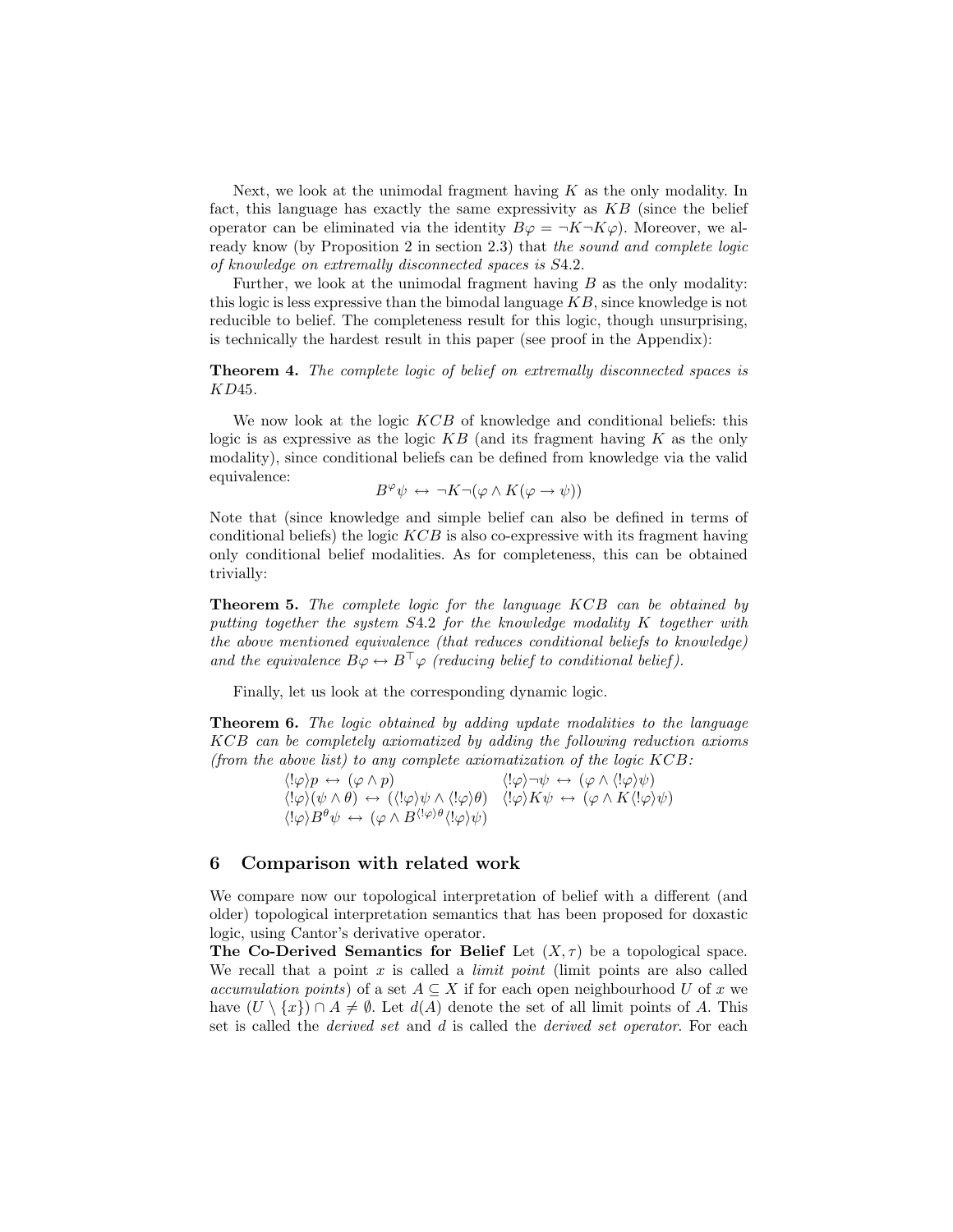$A \subseteq X$  we let  $t(A) = X \setminus d(X \setminus A)$ . We call t the co-derived set operator. Also recall that there is a close connection between the derived and co-derived set operators and the closure and interior operators. In particular, for each  $A \subseteq X$ we have  $Cl(A) = A \cup d(A)$  and  $Int(A) = A \cap t(A)$ . Unlike the closure operator there may exist elements of A that are not its limit points. In other words, in general  $A \nsubseteq d(A)$ . Also note that for each  $x \in X$  we have  $x \notin d(x)$ , where  $d(x)$ is a shorthand for  $d({x})$ .

We now define the semantics that we call *co-derived set semantics* for modal formulas. We again use  $\langle B \rangle$  for  $\neg B\neg$ .

**Definition 4.** Let  $\mathcal{M} = (X, \tau, \nu)$  be a topological model. We let the Booleans to be interpreted in the same way as in the interior-semantics. For each formula  $\varphi$ we interpret the modal operators as follows:  $[[B\varphi]]^{\mathcal{M}} = t([\varphi]]^{\mathcal{M}}) \qquad [[\langle B\rangle\varphi]]^{\mathcal{M}} = d([\varphi]]^{\mathcal{M}}).$ 

We again skip the index  $\mathcal M$  if it is clear from the context. SEE [3], [20] and [8] for an overview of the results on the co-derived set semantics. Here we only mention that the logic  $wK4 = K + ((p \wedge Bp) \rightarrow BBp)$  is complete wrt all topological spaces  $[12]$  and that the doxastic logic  $KD45$  is complete wrt so-called DSO-spaces, where a topological space  $\langle X, \tau \rangle$  is called a DSO-space if it satisfies the T<sub>D</sub>-separation axiom,<sup>9</sup> for every  $A \subseteq X$  the set  $d(A)$  is open, and  $(X, \tau)$  is dense-in-itself, i.e.,  $d(X) = X$  [24].

Criticism and comparison with our conception. Steinsvold [24] was the first to propose the co-derived set operator as a semantics for belief. However, this interpretation has a major disadvantage: it entails (not just the possibility, but) the necessity of error. To explain: ll authors agree that one of the main characteristics of belief is the possibility of error : it is possible that some of the agent's beliefs are false. In other words, any good semantics for belief should allow for models and worlds at which some beliefs are false. However, we claim that, according to the co-derived semantics the existence of false beliefs is a necessary fact (holding for all possible agents at all possible worlds in all possible models!).

Indeed, as we pointed out above, for each  $x \in X$  we always have  $x \notin d(x)$ . So  $x \in B(X \setminus \{x\})$ . Thus, at a point x the agent believes  $X \setminus \{x\}$ , which is false (since  $x \notin X \setminus \{x\}$ . This means that in any topological model and any world in this model, there is at least one false belief. Hence, the co-derived set interpretation implies the "necessity of error": the actual world is always dis-believed.

We think this consequence is an intuitively undesirable property. It generally prevents any act of learning (updating with) the actual world. Indeed, the main problem of Formal Learning Theory (learning the true world, or the correct possibility, from a given set of possibilities) becomes automatically unattainable. Similarly, the physicist's dream of finding a true "theory of everything" is declared impossible by fiat, as a matter of logic. More importantly, even if necessity of error might seem realistic within a Lewisian "large-world interpretation" of possible-world semantics (in which each world must really come with a full

 $9$  Recall that the  $T_D$  separation axiom states that every point is the intersection of a closed and open set. This condition is equivalent to  $d(d(A)) \subseteq d(A)$ , see e.g., [11].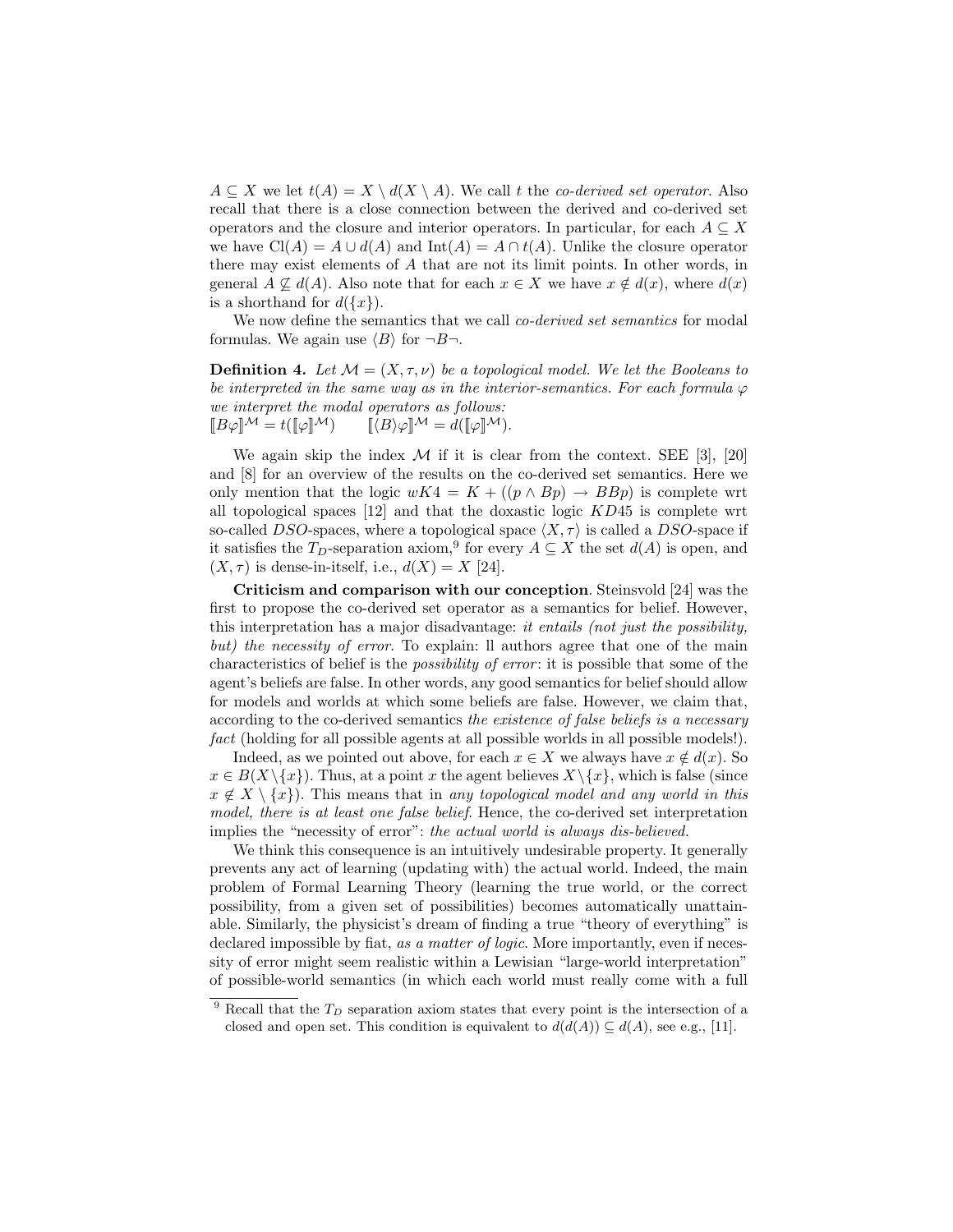description of all the miriad of ontic facts of the world), this property seems completely unrealistic when we adopt the more down-to-earth "small-world" models that are common in Computer Science, Game theory and other applications. In these fields, the "worlds" in any usable model come only with the description of the facts that are relevant for the problem at hand: e.g. in a scenario involving the throwing of a fair coin, the relevant fact is the upper face of the coin. A model for this scenario will involve typically only two possible worlds: Head and Tail. Requiring that the agent must always have a false belief means in this context that the agent can never find out which of the coin's faces is the upper one: an obviously absurd conclusion!

We think that our topological semantics (which does not have the above defect) is better suited for doxastic logic than the co-derived semantics. Moreover, our proposal comes with an independent motivation: not only it is the "canonical" (most general) semantics for full belief (understood as subjective certainty), but it fits well with the standard interior-interpretation of knowledge, in the context of the defeasibility analysis: as we saw, in our semantics, undefeated-true-belief corresponds exactly to the interior operator.

Finally, here is an argument of a more technical nature. As mentioned above, the co-derived semantics validates the  $KD45$  axioms only on  $DSO$ -spaces, while our semantics validates them on extremally disconnected spaces. So the following result shows that our interpretation works on a larger class of models:

Proposition 10. Every DSO-space is extremally disconnected.

# 7 Conclusions and future work

From a philosophical perspective, the main importance of our paper is that it connects three different epistemological conceptions that were proposed as responses to Gettier's challenge: Stalnaker's epistemic definition of full belief (in the spirit of the "knowledge-first" approach), the "knowledge as correctlyjustified-belief" approach (underlying the topological semantics of knowledge) and the defeasibility analysis. We find it pleasing to see that, when correctly formalized (in full generality, without restricting to relational models or "rationally monotonic" revision), these three conceptions converge to the same thing.

We also find our topological semantics to be of independent philosophical interest and intrinsic intuitive value. Topologically, a point is in the interior of a set P iff it can be sharply distinguished (separated) from all non-P points (by an open set); similarly, a point is in the closure of  $P$  iff it is "very close" to  $P$ , i.e. it cannot be sharply distinguished from all  $P$  points. Thus, an agent knows  $P$  if she can sharply distinguish the actual world from all non-P-worlds; and the agent (fully) believes  $P$  at a world  $w$  if she cannot sharply distinguish  $w$  from the worlds in which she has knowledge of P. Thus, one can say that belief is topologically "very close" to knowledge: indeed, the agent cannot sharply distinguish it from knowledge. We thus think that our topological semantics perfectly captures the essence of full belief as "subjective certainty".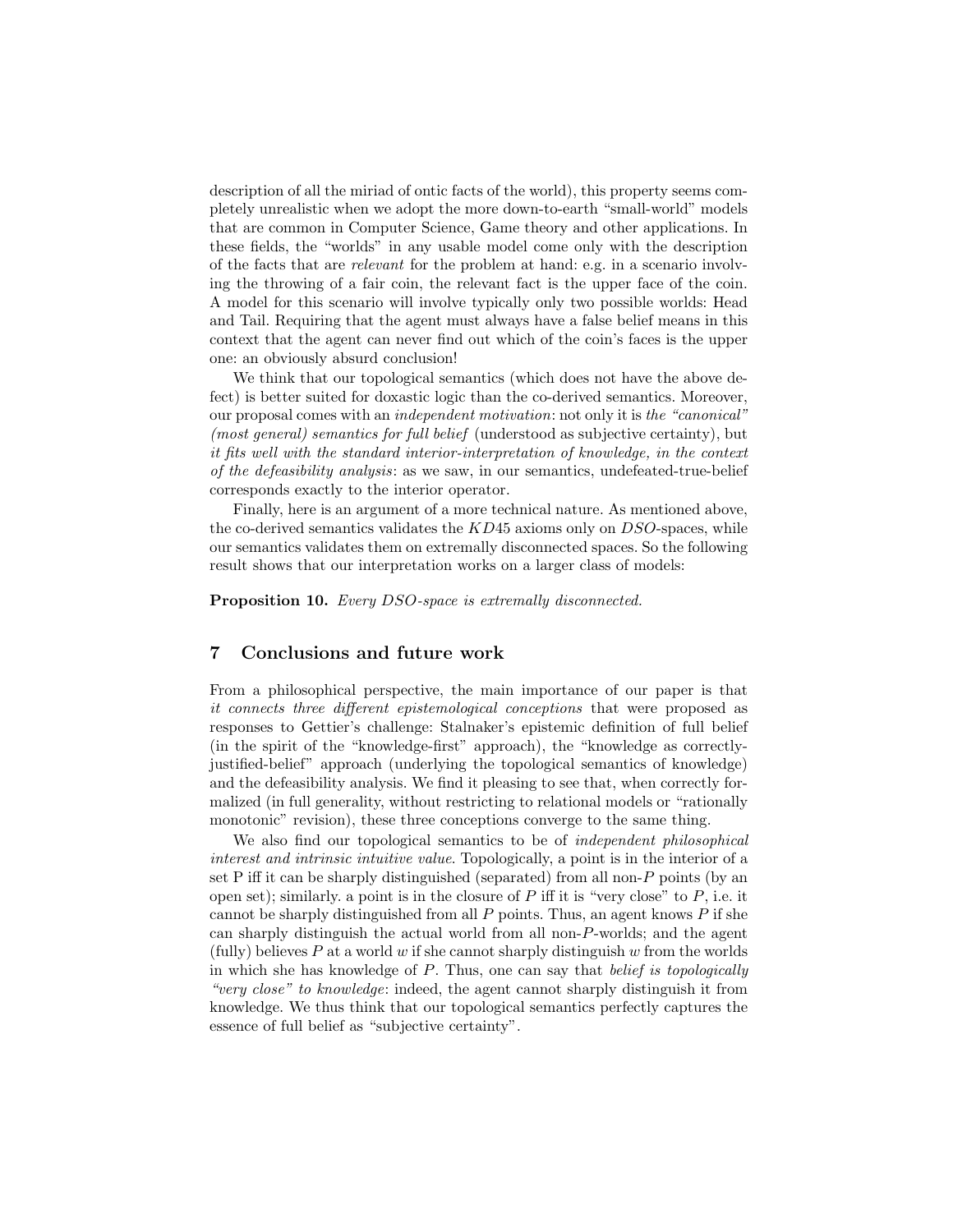### References

- 1. J. Barwise. Three views of common knowledge. In Proceedings of the second Conference on Theoretical Aspects of Reasoning about Knolwedge, pages 365–379, 1988.
- 2. P. Battigalli and M. Siniscalchi. Strong belief and forward induction reasoning. Journal of Economic Theory, 105:356–391, 2002.
- 3. J. van Benthem and G. Bezhanishvili. Modal logics of space. In Handbook of spatial logics, pages 217–298. Springer, Dordrecht, 2007.
- 4. J. van Benthem, G. Bezhanishvilli, B. ten Cate, and D. Sarenac. Modal logics for prudicts of topologies. Studia Logica, 84(3)(369-392), 2005.
- 5. J. van Benthem and E. Pacuit. Dynamic logics of evidence-based beliefs. Studia  $Logica$ ,  $99(1):61-92$ ,  $2011$ .
- 6. J. van Benthem and D. Sarenac. The geometry of knowledge. Aspects of universal Logic, 17, 2005.
- 7. N. Bezhanishvili. Pseudomonadic algebras as algebraic models of doxastic modal logic. Math. Log. Q., 48(4):624–636, 2002.
- 8. N. Bezhanishvili and W. van der Hoek. Structures for epistemic logic. In A. Baltag and S. Smets, editors, Logical and Informational Dynamics. A volume in honour of Johan van Benthem. Trends in Logic, Springer. To appear.
- 9. P. Blackburn, M. de Rijke, and Y. Venema. Modal Logic. Cambridge University Press, 2001.
- 10. A. Chagrov and M. Zakharyaschev. Modal Logic. The Clarendon Press, 1997.
- 11. R. Engelking. General topology, volume 6. Heldermann Verlag, Berlin, second edition, 1989.
- 12. L. Esakia. Weak transitivity-restitution. Study in logic, 8:244–254, 2001. In Russian.
- 13. B. van Fraassen. Fine-grained opinion, probability, and the logic of full belief. Journal of Philosophical logic, 24:349–377, 1995.
- 14. E. Gettier. Is justified true belief knowledge? Analysis, 23:121–123, 1963.
- 15. K. Kelly. The Logic of Reliable Inquiry. Oxford University Press, 1996.
- 16. P. Klein. A proposed definition of propositional knowledge. Journal of Philosophy, 68:471–482, 1971.
- 17. K. Lehrer. Theory of Knowledge. Westview Press, 2000.
- 18. K. Lehrer and T. Jr Paxson. Knowledge: Undefeated justified true belief. Journal of Philosophy, 66:225–237, 1969.
- 19. J. C. C. McKinsey and A. Tarski. The algebra of topology. Ann. of Math. (2), 45:141–191, 1944.
- 20. R. Parikh, L. Moss, and C. Steinsvold. Topology and epistemic logic. In Handbook of spatial logics, pages 299–341. Springer, Dordrecht, 2007.
- 21. K. Segerberg. An Essay in Classical Modal Logic. Philosophical Studies, Uppsala, 1971.
- 22. R. Sikorski. Boolean Algebras. Springer-Verlag, Berlin-Heidelberg-Newyork, 1964.
- 23. R. Stalnaker. On logics of knowledge and belief. Philosophical Studies, 128(1):169– 199, 2006.
- 24. C. Steinsvold. Topological models of belief logics. PhD thesis, New York, NY, USA, 2006. AAI3283152.
- 25. S. Vickers. Topology via logic, volume 5 of Cambridge Tracts in Theoretical Computer Science. Cambridge University Press, Cambridge, 1989.
- 26. F.P.J.M. Voorbraak. As Far as I Know. PhD thesis, Utrecht University, 1993.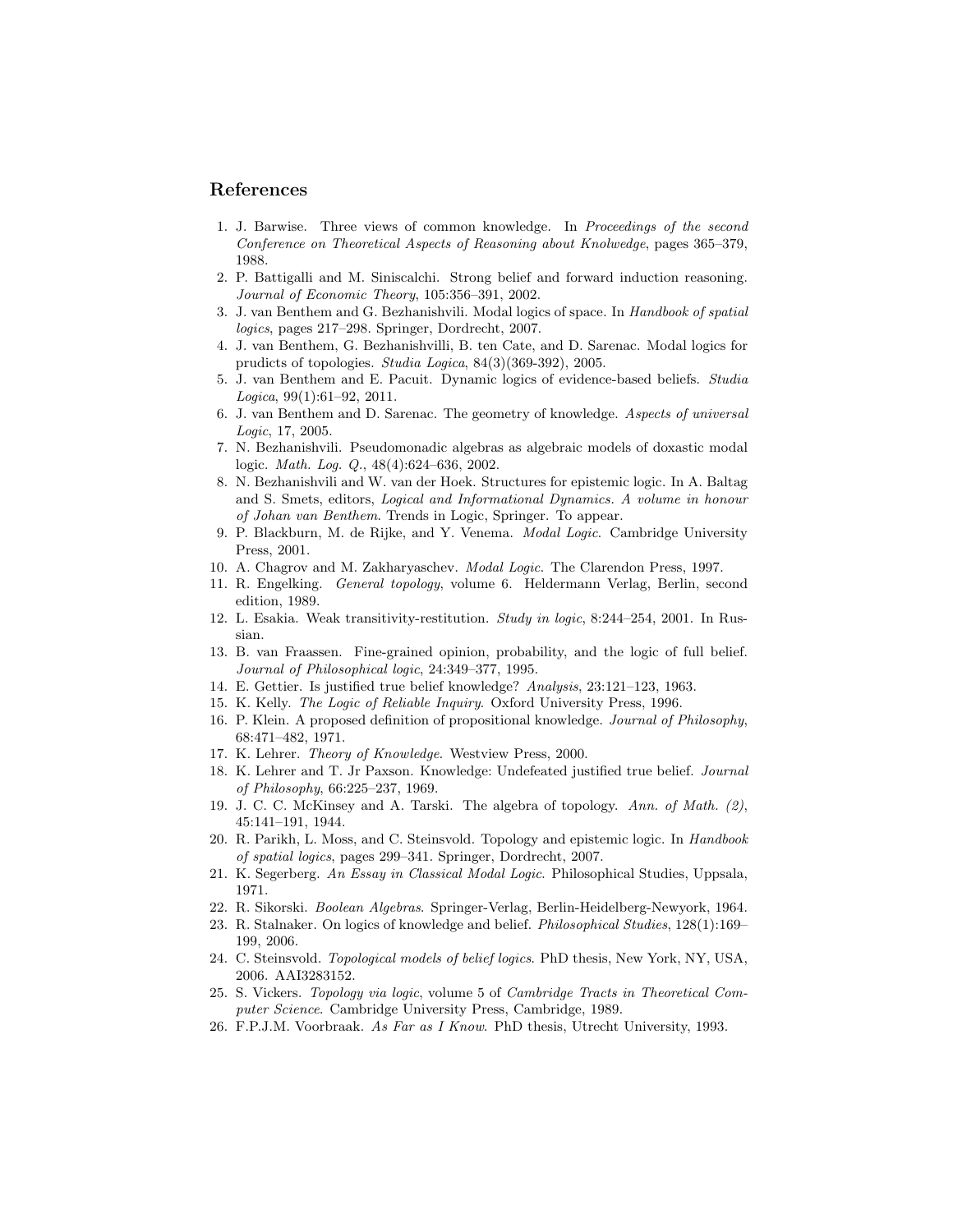- 27. T. Williamson. Knowledge and its Limits. Oxford Univ. Press, 2000.
- 28. J. Zvesper. Playing with Information. PhD thesis, University of Amsterdam ILLC PhD Thesis, 2010.

# Appendix

We again denote  $\neg B\neg$  by  $\langle B \rangle$  and  $\neg K\neg$  by  $\langle K \rangle$ .

We recall that if  $\mathcal{M} = (X, \tau, \nu)$  is a topological model. Then for each formula  $\varphi$  we interpret the modal operators as follows:

$$
\begin{array}{c}\n[B\varphi]\mathcal{M} = \text{Cl}(\text{Int}([\![\varphi]\!]^{\mathcal{M}})), \\
[\![\langle B\rangle\varphi]\!]^{\mathcal{M}} = \text{Int}(\text{Cl}([\![\varphi]\!]^{\mathcal{M}})).\n\end{array}
$$

We skip the indexes if they are clear from the context. The truth and validity of formulas and soundness and completeness of logics for the topological belief semantics is defined in the same way as for the co-derived set and interior semantics.

# A Proofs for Section 3

### A.1 Proof of Proposition 4

Now we will define a translation  $(\cdot)^*$  from the formulas in the language  $\mathcal{L}_B$  to the formulas in  $\mathcal{L}_K$  using the following inductive definition:

 $(\perp)^* = \perp,$  $(p)^* = p$ , where  $p \in$  Prop,  $(\neg \varphi)^* = \neg \varphi^*,$  $(\varphi \wedge \psi)^* = \varphi^* \wedge \psi^*,$  $(B\varphi)^* = \langle K \rangle K\varphi^*,$ 

It is useful to note that  $(\langle B \rangle \varphi)^* = K \langle K \rangle \varphi^*$ .

**Lemma 1.** Let  $M = (X, \tau, \nu)$  be a topological model. Then for each formula in the language  $\mathcal{L}_B$  we have

$$
\llbracket \varphi \rrbracket^{\mathcal{M}} = \llbracket \varphi^* \rrbracket^{\mathcal{M}}.
$$

*Proof.* We prove the lemma by induction on the complexity of  $\varphi$ . The cases  $\varphi = \bot, \varphi = p, \varphi = \neg \psi$  and  $\varphi = \psi \wedge \chi$  are straightforward. Now let  $\varphi = B\psi$ , then

$$
\llbracket \varphi \rrbracket^{\mathcal{M}} = \llbracket B\psi \rrbracket^{\mathcal{M}} = \text{Cl}(\text{Int}([\![\psi]\!]^{\mathcal{M}})) \text{ (by Ind. Hyp.)}
$$
  
= 
$$
\text{Cl}(\text{Int}([\![\psi^*]\!]^{\mathcal{M}})) = \llbracket \langle K \rangle K \psi^* \rrbracket^{\mathcal{M}} = \llbracket (B\psi)^* \rrbracket^{\mathcal{M}} = \llbracket \varphi^* \rrbracket^{\mathcal{M}}.
$$

**Lemma 2.** Let  $\mathcal{M} = (X, \tau, \nu)$  be a topological model based on an Alexandroff space  $(X, \tau)$  and  $\mathcal{M}' = (X, R, \nu)$  be the corresponding reflexive and transitive Kripke model. Then

$$
x \in [B\varphi]^{\mathcal{M}} \quad \text{iff} \quad (\exists y)(xRy \land (\forall z)(yRz \to z \in [\varphi]^{\mathcal{M}})),
$$
  

$$
x \in [(\beta)\varphi]^{\mathcal{M}} \quad \text{iff} \quad (\forall y)(xRy \to (\exists z)(yRz \land z \in [\varphi]^{\mathcal{M}})).
$$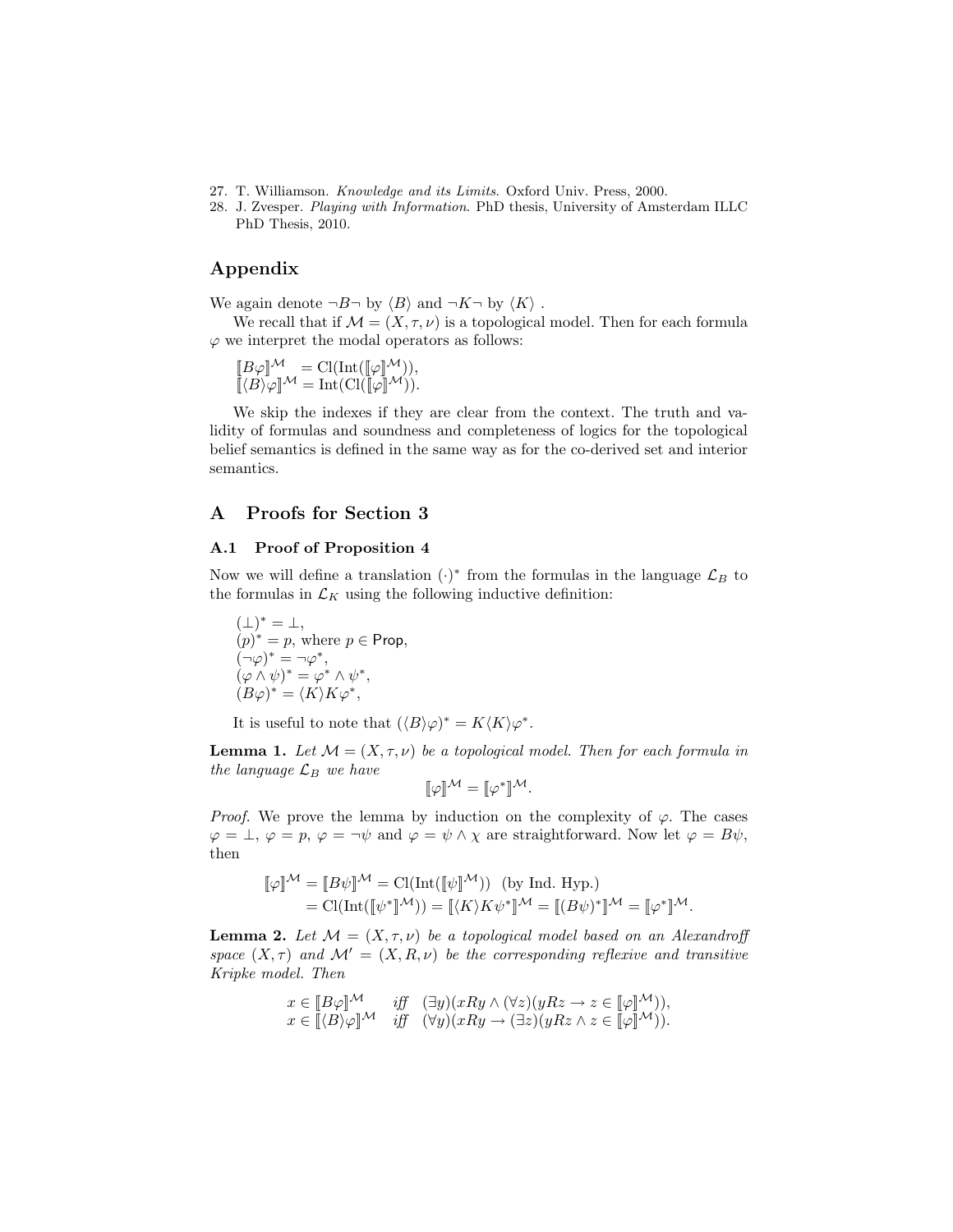*Proof.* By Lemma 1,  $[[B\varphi]]^{\mathcal{M}} = [[\langle K \rangle K\varphi^*]]^{\mathcal{M}}$ . As M is Alexandroff,  $[[\langle K \rangle K\varphi^*]]^{\mathcal{M}} =$  $\llbracket \langle K \rangle K\varphi^* \rrbracket^{\mathcal{M}'}$ . By  $\llbracket \cdot \rrbracket^{\mathcal{M}'}$  we denote the standard evaluation of a formula in a Kripke model  $\mathcal{M}'$ . Spelling out the semantics of  $\langle K \rangle$  and K in a Kripke model, we obtain that  $x \in \llbracket \langle K \rangle K \varphi^* \rrbracket^{\mathcal{M}'}$  iff  $(\exists y)(xRy \land (\forall z)(yRz \to z \in \llbracket \varphi^* \rrbracket^{\mathcal{M}'})$ ). That  $M$  is Alexandroff together with Lemma 1 imply that the latter is equivalent to  $(\exists y)(xRy \land (\forall z)(yRz \to z \in [\![\varphi]\!]^{\mathcal{M}})$ . The case of  $\langle B \rangle \varphi$  is similar.

Recall that

$$
KD45 = K + (\langle B \rangle \top) + (Bp \rightarrow BBp) + (\langle B \rangle p \rightarrow B \langle B \rangle p).
$$

**Lemma 3.** Let  $\mathcal{M} = (X, \tau, \nu)$  be a topological model. Then for each  $p \in \text{Prop}$ we have

1.  $\llbracket \langle B \rangle \top \rrbracket = X,$ 2.  $[BP] \subseteq [BBp]$ 3.  $[\langle B \rangle p] \subseteq [B \langle B \rangle p].$ 

Proof. 1. By Lemma 1 we have

$$
[\![\langle B\rangle\top]\!] = [\![\langle \langle B\rangle\top)^*]\!] = [\![K\langle K\rangle\top]\!] = \mathrm{Int}(\mathrm{Cl}([\![\top]\!])) = \mathrm{Int}(\mathrm{Cl}(X)) = X
$$

- 2. By Lemma 1,  $[ Bp ] = [(Bp)^* ] = [(K)Kp ]$ . We know that  $\langle K \rangle Kp \to \langle K \rangle K \langle K \rangle Kp$ is true in M wrt the interior-semantics, i.e., we have  $\llbracket \langle K \rangle Kp \to \langle K \rangle K \langle K \rangle Kp \llbracket$ X. Hence,  $[[Bp]] = [(K)Kp]] \subseteq [(K)K\langle K\rangle Kp]] = [(K)K\langle K\rangle Kp^*]] = [[BBp]].$
- 3. As above,  $[ Bp ] = [(Bp)^* ] = [(K)Kp ]$ . Moreover,  $[B\langle B\rangle p ] = [(B\langle B\rangle p)^* ] =$  $[\langle K \rangle K K \langle K \rangle p] = [\langle K \rangle K \langle K \rangle p]$ . Since  $[\langle K \rangle K \langle K \rangle p] \rightarrow \langle K \rangle \langle K \rangle p] = X$ , we have  $[[Kx\langle K\rangle p]] \subseteq [[\langle K\rangle K\langle K\rangle p]],$  i.e.,  $[[Bp]] \subseteq [[B\langle B\rangle p]].$

It follows from Lemma 3 that the D45 axioms are sound wrt the topological belief semantics. However, the K-axiom  $Bp \wedge Bq \to B(p \wedge q)$  may not be sound wrt all topological models. This is why we need to restrict the class of our models to extremally disconnected spaces, that is, the models of S4.2 discussed in the previous section.

### Lemma 4.

$$
S4 + (\langle K \rangle Kp \wedge \langle K \rangle Kq \rightarrow \langle K \rangle K(p \wedge q)) = S4 + (\langle K \rangle Kp \rightarrow K \langle K \rangle p) = S4.2.
$$

*Proof.* We will use Kripke semantics. Suppose  $\mathcal{M} = (X, R, \nu)$  is a reflexive, transitive and directed Kripke model. Let  $x \in X$  be such that  $x \in \mathcal{K}(K)Kp \wedge$  $\langle K \rangle K q$ . This means that  $x \in \langle K \rangle K p$  and  $x \in \langle K \rangle K q$ . Hence,  $\exists y, z \in X$ with xRy and xRz such that  $y \in [Kp]$  and  $z \in [Kq]$ . By the directedness of R, there exists  $w \in X$  such that  $yRw$  and  $zRw$ . Since  $y \in [Kp]$ ,  $z \in [Kq]$  and R is transitive,  $w \in [Kp]$  and  $w \in [Kq]$ , i.e.,  $w \in [Kp \wedge Kq]$ . So  $w \in [K(p \wedge q)]$  and by transitivity,  $x \in \llbracket \langle K \rangle K(p \wedge q) \rrbracket$ .

For the other direction, it is easy to see that if  $(X, R)$  is not directed, then  $\langle K \rangle K p \wedge \langle K \rangle K q \rightarrow \langle K \rangle K (p \wedge q)$  is falsified in M.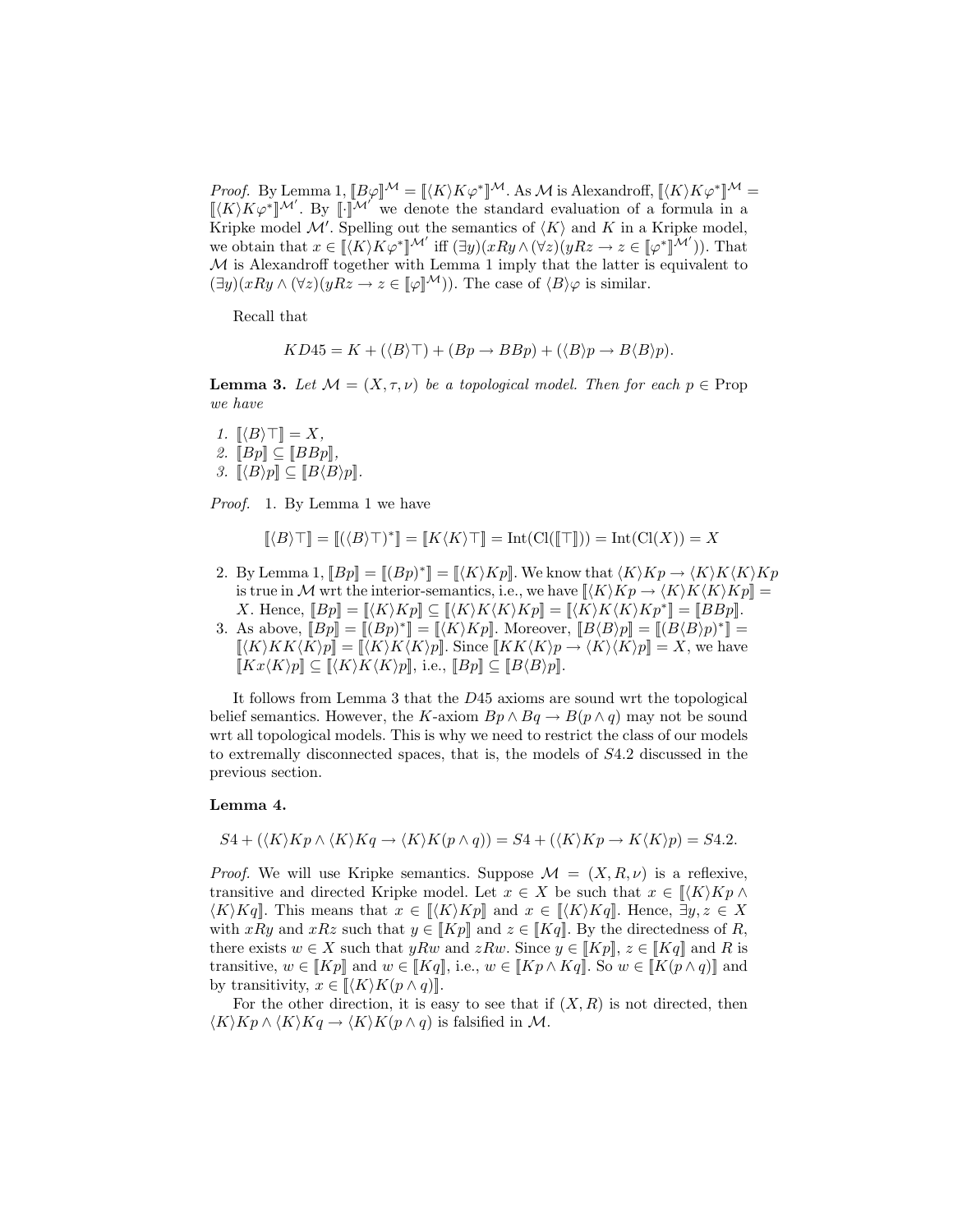**Lemma 5.** Let  $(X, \tau)$  be a topological space. Then the K-axiom is valid in X in the topological belief semantics iff  $(X, \tau)$  is extremally disconnected.

*Proof.* Let  $(X, \tau)$  be extremally disconnected and let  $\mathcal{M} = (X, \tau, \nu)$  be a topological model based on  $(X, \tau)$ . Then M is a topological model of S4.2 in the interior semantics. So by Lemma 4,  $\langle K \rangle Kp \wedge \langle K \rangle Kq \rightarrow \langle K \rangle K(p \wedge q)$  is true in M in the interior semantics. Thus,  $\llbracket \langle K \rangle Kp \wedge \langle K \rangle Kq \to \langle K \rangle K(p \wedge q)\rrbracket^{\mathcal{M}} = X.$ Note that  $(Bp \wedge Bq \to B(p \wedge q))^* = \langle K \rangle Kp \wedge \langle K \rangle Kq \to \langle K \rangle K(p \wedge q)$ . By Lemma 1, we obtain that  $[\overrightarrow{Bp} \wedge \overrightarrow{Bq} \to B(\overrightarrow{p} \wedge q)]^{\mathcal{M}} = X$ . Therefore, the K-axiom is valid in  $(X, \tau)$  in the topological belief semantics. The converse direction is similar.

We are now ready to prove

Proposition 4. A topological space validates all the axioms and rules of the system KD45 (with the semantics given above) iff it is extremally disconnected.

Proof. The result follows immediately from Lemmas 3 and 5.

#### A.2 Proof of Proposition 5

Follows from Propositions 2 and 4.

### A.3 Proof of Theorem 1

Proof. One direction is proved in the previous Proposition (Proposition 5 in Section 3.2), so let us look at the other direction. Suppose an extensional semantics  $(X, B, K)$  validates the axioms and rules of KB. Then the validity of the  $S4$  axioms implies that  $K$  satisfies the Frechet conditions for topological interior, and so it gives rise to a topology  $\tau$  in which  $K = \text{Int}^{\tau}$ . By the Proposition in the previous section, the KB axioms imply that  $B = \neg K \neg K$ , i.e.  $B = \text{-Int}^{\tau} \text{-Int}^{\tau} = \text{Cl}^{\tau} \text{Int}^{\tau}$ . Hence,  $(X, B, K)$  is a topological semantics, in the sense above, for a topology  $\tau$ . By the previous Proposition, the validity of KB implies that  $\tau$  is extremally disconnected.

# B Proofs for Section 4

### B.1 Proof of Theorem 2

Proof. We only prove the equivalence between the first two clauses, since the others follow trivially from this using the definition of relativized model and the semantics of dynamic modalities. For the left-to-right direction, assume  $x \in$  $[[Kp]]^{\mathcal{M}}$ . Then  $x \in \text{Int}[p]^{\mathcal{M}} \subseteq \text{Int}((X \setminus [\![\theta]\!]^{\mathcal{M}}) \cup [![p]\!]^{\mathcal{M}}) = \text{Int}([\![\theta]\!]^{\mathcal{M}} \to [![p]\!]^{\mathcal{M}})$ . Assume now that  $x \in [\![\theta]\!]^{\mathcal{M}}$ . We have to show that  $x \in [\![B^{\theta}p]\!]^{\mathcal{M}}$ . For this, note that  $x \in [\![\theta]\!]^{\mathcal{M}} \cap \text{Int}([\![\theta]\!]^{\mathcal{M}} \to [\![p]\!]^{\mathcal{M}}) \subseteq \text{Cl}([\![\theta]\!]^{\mathcal{M}} \cap \text{Int}([\![\theta]\!]^{\mathcal{M}} \to [\![p]\!]^{\mathcal{M}})) =$  $B^{\llbracket \theta \rrbracket^{\cal M}}\llbracket p \rrbracket^{\cal M} = \llbracket B^\theta p \rrbracket^{\cal M}.$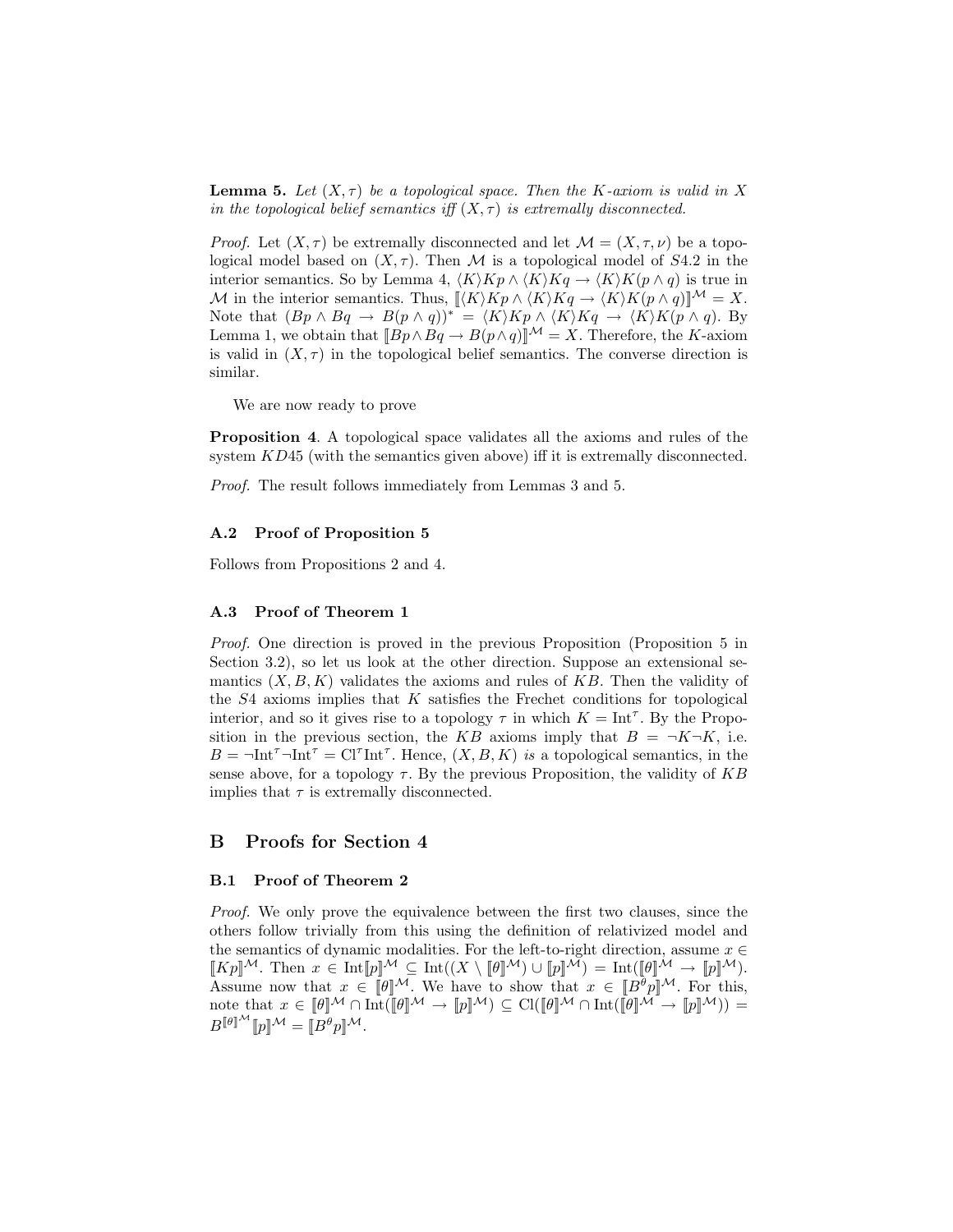Conversely, assume that we have  $x \in [\theta \to B^{\theta}p]^{\mathcal{M}}$  for every formula  $\theta$ . Hence in particular, for  $\theta := \neg Kp$ , we have  $x \in [\neg Kp \rightarrow B\neg Kp p]$ <sup>M</sup>. Assume now (towards a contradiction)  $x \notin [Kp]^\mathcal{M}$ , and hence  $x \in [-Kp]^\mathcal{M}$ . Putting these together by modus ponens, we obtain that  $x \in [B^{-Kp}p]^{M}$ . But this contradicts the following

**Subclaim:** The formula  $B^{-Kp}p$  is inconsistent.

Proof of Subclaim: We have the following sequence of deductions:  $B^{-Kp}p + \neg K\neg(\neg Kp \land K(\neg Kp \rightarrow p)) + \neg K\neg(\neg Kp \land K(\neg p \rightarrow Kp))$  $\neg K \neg(\neg Kp \land K(\neg p \rightarrow (\neg p \land Kp))) \vdash \neg K \neg(\neg Kp \land K(\neg p \rightarrow \bot)) \vdash \neg K \neg(\neg Kp \land$ 

 $Kp$   $\vdash \neg K\neg \bot \vdash \neg K\top \vdash \neg \top \vdash \bot.$ 

This finishes the proof of the theorem.

## C Proofs for Section 5

### C.1 Proof of Theorem 3

This follows trivially from our Topological Representation Theorem for extensional models of KB (Theorem 1 in Section 3.2).

### C.2 Proof of Theorem 4

For proving completeness we will need a few auxiliary definitions and lemmas. Let  $(X, R)$  be a transitive frame. Recall that a non-empty subset  $C \subseteq X$  is called a *cluster* if for each  $x, y \in C$  we have  $xRy$ , and  $(X, R)$  is called *rooted* if there exists  $x \in X$  such that for each  $y \in X$  we have  $xRy$ . We call  $(X, R)$  cofinal if there exists a cluster  $C \subseteq X$ , which we call the *cofinal cluster*, such that for each  $x \in X$  and each  $y \in C$  we have xRy. We call a cofinal transitive frame a brush if  $X \setminus C$ , where C is the cofinal cluster, is an irreflexive antichain i.e., for each  $x, y \in X \setminus C$  we have  $\neg(xRy)$ . A brush, where  $X \setminus C$  is a singleton set will be called a pin. If  $\mathcal M$  is a Kripke model (not necessarily reflexive or transitive), then we assume that the semantics  $[\varphi]^{\mathcal{M}}$  is defined in a standard way.

The following theorem is well known see e.g., [10], [21], [7].

#### Lemma 6.

- 1. Each reflexive and transitive cofinal frame is an S4.2-frame. Moreover, S4.2 is sound and complete wrt finite rooted reflexive and transitive cofinal frames.
- 2. Each brush is a KD45-frame. Moreover, KD45 is sound and complete wrt finite brushes, indeed, wrt finite pins.

Let  $(X, R)$  be a reflexive and transitive cofinal frame and let  $C \subseteq X$  be the cofinal cluster. We define  $R_B$  on X by  $xR_By$  if  $y \in C$  for each  $x, y \in X$ .

**Lemma 7.** Let  $(X, R)$  be a reflexive and transitive cofinal frame with the cofinal cluster  $C \subseteq X$ . Then

1.  $(X, R_B)$  is a brush.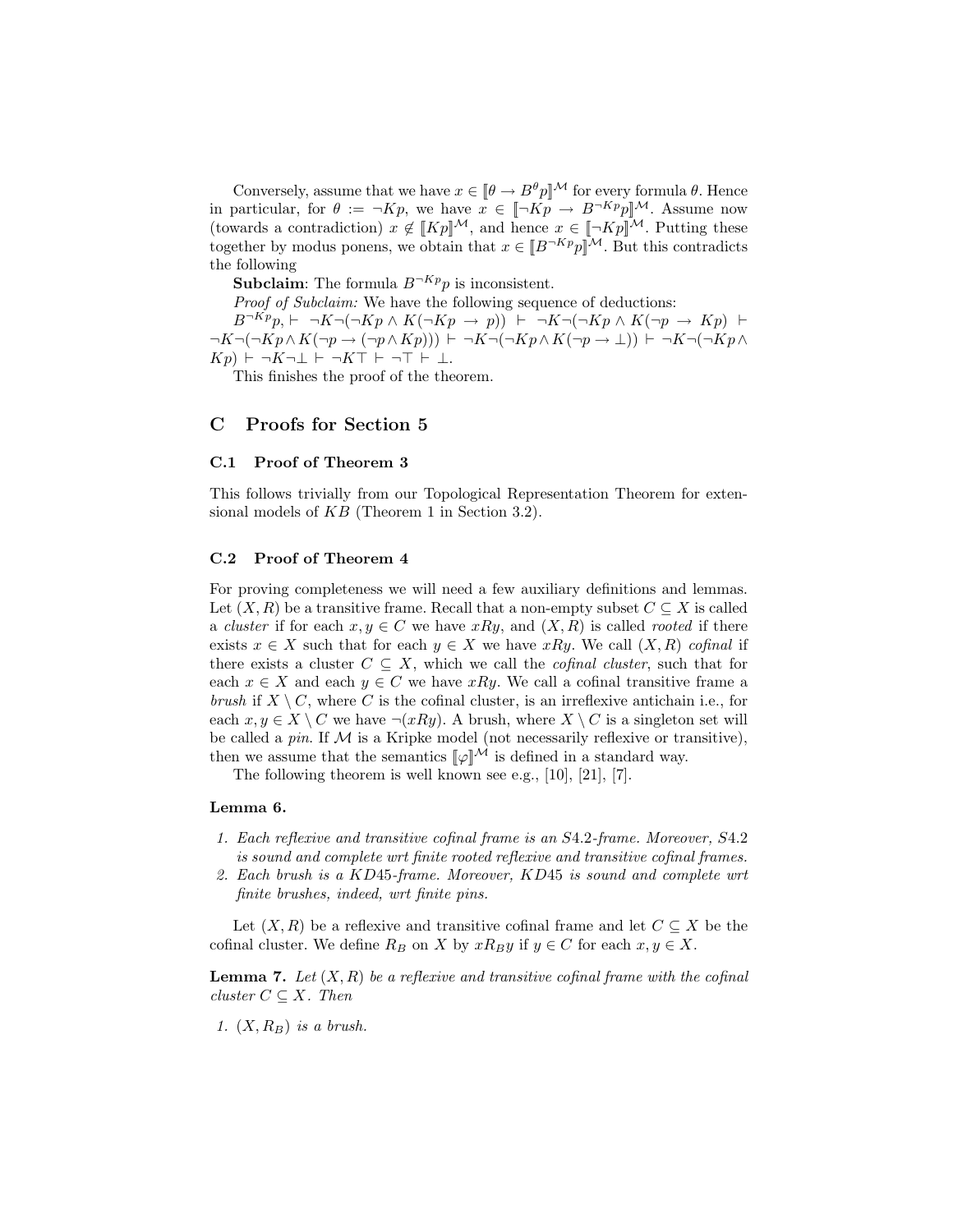2. If v is a valuation on X,  $\mathcal{M} = (X, R, \nu)$  and  $\mathcal{M}_B = (X, R_B, \nu)$ , then for each formula  $\varphi$  in the language  $\mathcal{L}_B$  we have

$$
[\![\varphi]\!]^{\mathcal{M}} = [\![\varphi]\!]^{\mathcal{M}_B}
$$

Proof. (1) is easy to check.

We prove (2) by induction on the complexity of  $\varphi$ . The cases for  $\varphi = \bot$ ,  $\varphi = p, \varphi = \neg \psi$  and  $\varphi = \psi \wedge \chi$  are straightforward. Now let  $\varphi = B\psi$  and assume  $x \in \llbracket \varphi \rrbracket^{\mathcal{M}}$ . Then, by Corollary 2, there exists  $y \in X$  such that  $xRy \wedge (\forall z)(yRz \rightarrow$  $z \in \llbracket \psi \rrbracket^{\mathcal{M}}$ . Since C is the cofinal cluster, we have  $yRz$  for each  $z \in C$ . Hence, for every  $z \in C$  we have  $z \in ||\psi||^{\mathcal{M}}$ . By the induction hypothesis,  $||\psi||^{\mathcal{M}} = ||\psi||^{\mathcal{M}_B}$ . So,  $C \subseteq \llbracket \psi \rrbracket^{\mathcal{M}_B}$ . By the definition of  $R_B$  we have that  $xR_Bu$  implies  $u \in C$ . Therefore, every  $R_B$ -successor of x is in  $[\![\psi]\!]^{\mathcal{M}_B}$ . Thus,  $x \in [B\psi]\!]^{\mathcal{M}_B}$ .

Conversely,  $x \in [B\psi]^{\mathcal{M}_B}$ . Then, by the definition of  $R_B$ , we have  $C \subseteq$  $[\![\psi]\!]^{\mathcal{M}_B}$ . By the induction hypothesis  $[\![\psi]\!]^{\mathcal{M}} = [\![\psi]\!]^{\mathcal{M}_B}$ . By Lemma 1,  $[\![\psi]\!]^{\mathcal{M}} =$ [ $\psi^*$ ]<sup>M</sup>. Since *C* is the cofinal cluster in  $(X, R)$ , for every  $y \in C$  we have xRy and  $y \in [K\psi^*]^{\mathcal{M}}$ . Therefore,  $x \in [(K)K\psi^*]^{\mathcal{M}} = [(B\psi)^*]^{\mathcal{M}}$ . By Lemma 1 again we obtain that  $x \in [B\psi]^{\mathcal{M}}$ .

For each Kripke frame  $(X, R)$  we let  $R^+$  be the reflexive closure of R.

**Lemma 8.** Let  $(X, S)$  be a brush. Then,

- 1.  $(X, S^+)$  is a reflexive and transitive cofinal frame.
- 2. If v is a valuation on X,  $\mathcal{M} = (X, S, \nu)$  and  $\mathcal{M}^+ = (X, S^+, \nu)$ , then for each formula  $\varphi$  in the language  $\mathcal{L}_B$  we have

$$
[\![\varphi]\!]^{\mathcal{M}^+}=[\![\varphi]\!]^{\mathcal{M}}
$$

Proof. (1) is easy to check.

(2) It is easy to see that  $({\cal M}^+)_B = {\cal M}$ . Then, by Lemma 7 we obtain that

$$
[\![\varphi]\!]^{\mathcal{M}^+} = [\![\varphi]\!]^{(\mathcal{M}^+)_B} = [\![\varphi]\!]^{\mathcal{M}}.
$$

**Lemma 9.** For each formula  $\varphi$  in the language  $\mathcal{L}_B$  we have

$$
S4.2 \vdash \varphi^* \quad \text{iff} \quad KD45 \vdash \varphi.
$$

*Proof.* Suppose  $S4.2 \nvdash \varphi^*$ . Then by Lemma 6(1), there exists a model  $\mathcal{M} =$  $(X, R, \nu)$ , where  $(X, R)$  is a finite reflexive and transitive cofinal frame such that  $[\![\varphi^*]\!]^{\mathcal{M}} \neq X$ . By Lemma 1,  $[\![\varphi^*]\!]^{\mathcal{M}} = [\![\varphi]\!]^{\mathcal{M}}$ . By Lemma 7,  $\mathcal{M}_B = (X, R_B, \nu)$ is a KD45-model (moreover a brush) such that  $\llbracket \varphi \rrbracket^{\mathcal{M}} = \llbracket \varphi \rrbracket^{\mathcal{M}_B} \neq X$ , and by Lemma 6(2), we have  $KD45 \nvdash \varphi$ .

Conversely, assume  $KD45 \nvdash \varphi$ . by Lemma 6(2), there exists a model  $\mathcal{M} =$  $(X, S, \nu)$ , where  $(X, S)$  is a finite pin such that  $\llbracket \varphi \rrbracket^{\mathcal{M}} \neq X$ . By Lemma 8,  $\mathcal{M}^+$  =  $(X, R^+, \nu)$  is a finite reflexive and transitive cofinal frame and  $[\![\varphi]\!]^{\mathcal{M}} = [\![\varphi]\!]^{\mathcal{M}^+}.$ By Lemma 1,  $\llbracket \varphi \rrbracket^{\mathcal{M}^+} = \llbracket \varphi^* \rrbracket^{\mathcal{M}^+} \neq X$ , and by Lemma 6(1), we have  $S4.2 \nvdash \varphi^*$ .